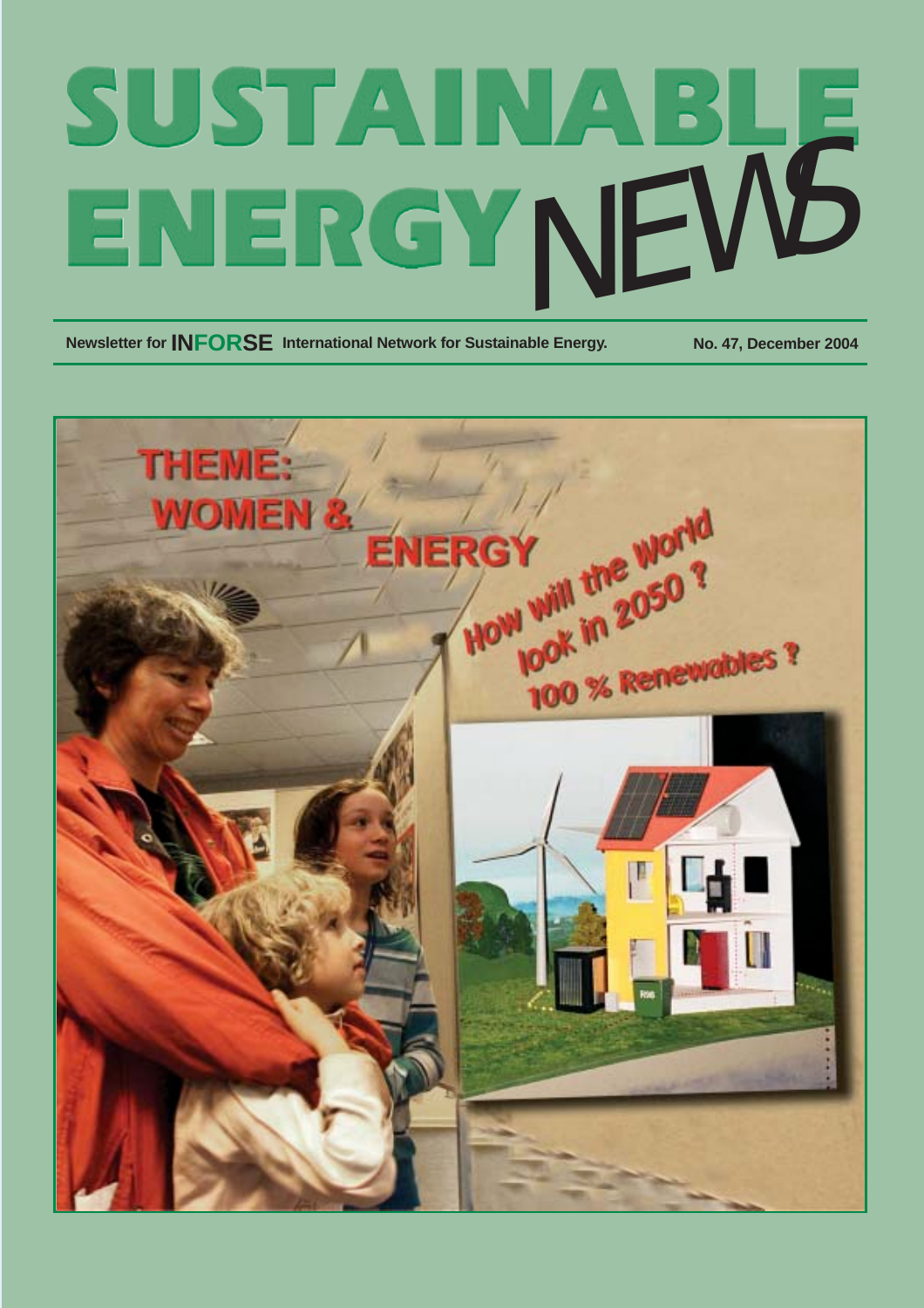### *Editorial*

*Women & Energy*

### **Sustainable Energy News ISSN 0908 - 4134 Published by:**

**INF** 

**International Network for Sustainable Energy (INFORSE)** *is a worldwide NGO network formed at the Global Forum in Rio de Janeiro, Brazil, 1992*

#### **Editorial Address:**

*Sustainable Energy News INFORSE-Europe Gl. Kirkevej 82, DK-8530 Hjortshøj, Denmark. Ph: +45-86-227000 Fax: +45-86-227096 E-mail: ove@inforse.org http://www.inforse.org/*

#### **Editors:**

*Gunnar Boye Olesen Judit Szoleczky Niki Fowler (text advice)*

#### **Advisory Board:**

*Emil Bedi, FAE, Slovakia Sécou Sarr, ENDA, Senegal Timothy Byakola, CDI, Uganda Claire Taylor, Earthlife, S. Africa Raymond Myles, INSEDA, India Emilio La Rovere, LIMA, Brazil Roque Pedace, Rejima, Argentina D. Sukkumoed, SENT, Thailand*

**Deadline for the next issue:** *10. 02. 2004* **Next issue:** *March 2004*

*The newsletter is quarterly. Feel free to use the information, but please state the source.*

### **Annual subscription rate:**

*EUR 25/year. Plus bank cost The newsletter is free of charge to INFORSE members*

**Printed:** *Fjerritslev Tryk, Denmark in 2000 copies*



*Sustainable Energy News is supported by European Commission DG Environment - Civil Society Support in 2004.*

*This issue is also supported by the Swedish Acid Rain Secretariat.*

*The articles reflect the views of the authors and of INFORSE, not of the financial supporters.*

#### **Photo on the front page:**

*What shall I say to my daughters? Please read the editorial and the Theme: Gender & Energy*

*Photo montage based on a photo made by Casper Balslev.*

### **What shall I say to my daughters ?**

**How to explain an unequal world? How will the world look in 2050?**

*As a mother,* I need to answer the questions of my daughters. I need to explain how the world looks. And they ask: *"Why is it so?"*

And I try to explain: Well, the world does not look like what I would like it to be. There are people in this world who are very poor. And people who cause a lot of pollution, harming nature as well as the health of all of us. Living in Europe, you contribute to the pollution by the very ways in which our technologies are used.

*Unfortunately, there are few women among our leaders, few involved in the decisions*. Just looking at the news on television, you can see they are all men who are signing agreements and sitting around the negotiating tables. *Maybe if there were more women involved in decisions there would be less war, less pollution, and less poverty in this world?*

#### *"Why is it that there are so few women who make these decisions?* " -

This is difficult for my daughters to understand! And …watch ! What shall I answer ? Obviously, now I need to tell them that women have fewer opportunities, and that they often bump into an invisible "glass ceiling" if they try to become leaders, - and it hurts.

If I tell them that the glass ceiling is there, they can avoid bumping into it ! But then I should tell them not to be so ambitious, so they might become happier in their private lives.

This is a dilemma…. And even in the most gender-sensitive countries, unwritten rules exist. In the kindergarten, the boys play more with weapons, make more technical constructions, have more physical fights. *Nice brave boys.* But when a girl does the same, we tell her that *a nice girl should not do such things*. And then the girls play with dolls, act out family role plays, and make nice drawings.

Judit Szoleczzy

Judit Szoleczky editor



When the boys grow up, they are the ones who make the decisions in favour of wars and "fantastic" but polluting, technical solutions. At least, they are the main supporters of nuclear power (see page 5). The choices for peace and clean, simpler technical solutions are there, but decision-makers - mostly men - have not been rewarded for looking for those. And the women do not have a say.

*I do believe that there is need of a change in our way of thinking!* We need to tell that when you shoot, people die; when you pollute, people, plants, and animals get ill; and when you get richer, others get poorer. - This is what I tell my children. - But we need to be many to change the status quo. And we need to work on many levels. Education of children is part of this. More gender equity in our society is another part. And the gender perspectives in energy that we cover in this issue is an important part of that.

*The world is changing.* There are more women than ever before that get education and regular jobs. Cleaner technical solutions like wind and solar energy technology are continuously improved, increasing the opportunities to choose a softer path. There are more and more voices - also from men - for a more sustainable development. And at home the household chores are more equally shared than before, at least in some parts of the world.

But how long time does it take before we see a change to sustainability and equality on a world scale? Or just to make the world so much more sustainable and equal that our children can have better messages for their children than we have for them?

I do not know. *But we should work for it! And sometimes changes come sooner than we think.*

With this issue of Sustainable Energy News, we focus for the second time on women, and sustainable energy. The first time it was in 2001. Since then, there have been continued efforts to bring gender issues - and sustainability - into energy and climate issues. *There is still a lot to do; but we continue.*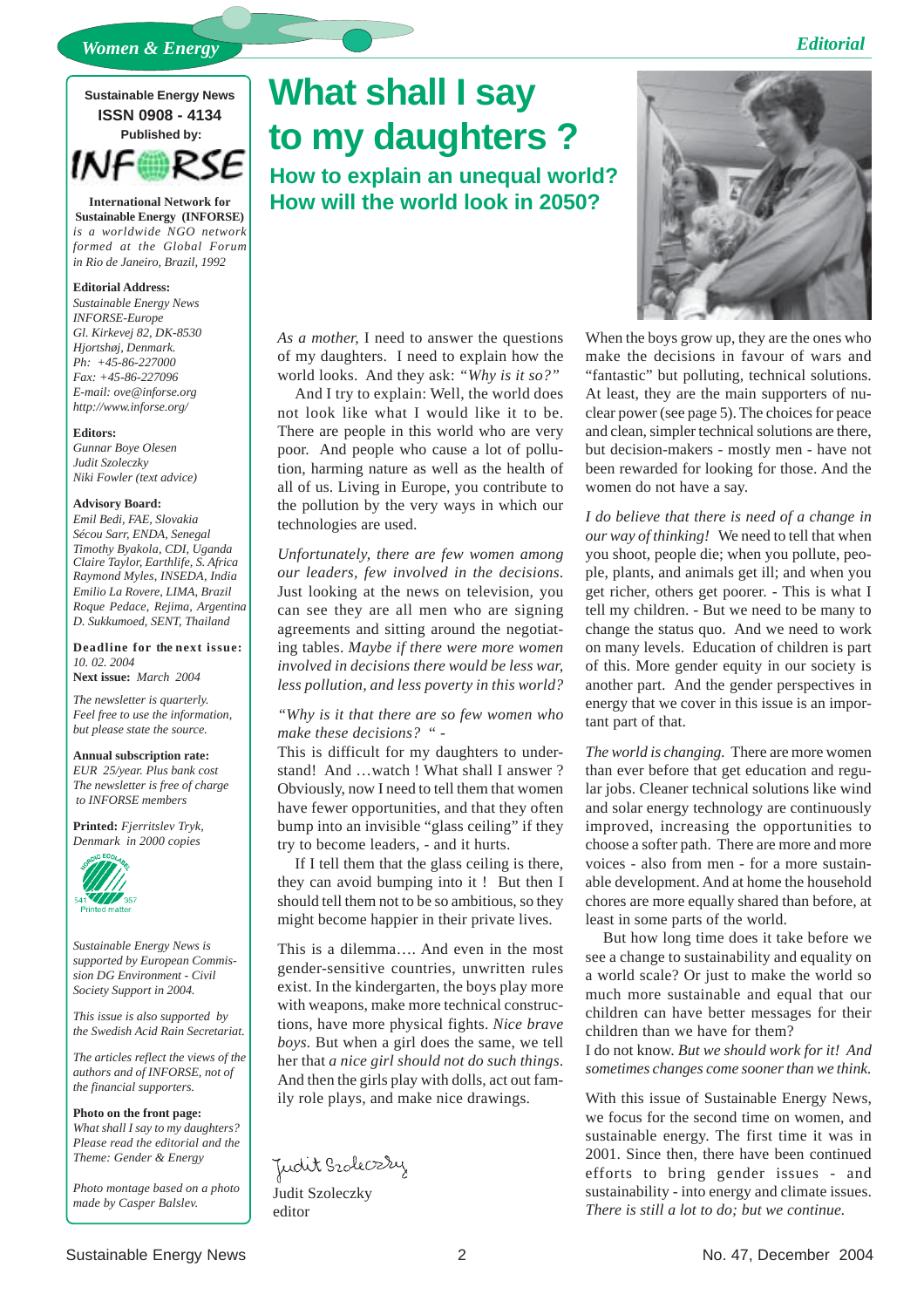### **Gender Issues Missing in Climate Talks: Action Needs to be Taken**

An informal meeting organised by LIFE, GENANET and ENERGIA, took place in Milan December 2003 during the 9th Conference Of Parties (COP9) of the Climate Convention. The 30 participants, from the NGO world, from indigenous people's groups, and from bi-lateral parties, evaluated the COP processes and agreed that gender has been a missing factor in the climate-change negotiations. A consensus emerged that COP organisers and participants need to be pressed to make gender issues much more visible.

The participants agreed that gender, like poverty, is a cross-cutting issue in climate change and that it needs to be recognised as such. In fact, gender and poverty are interrelated and create mutually reinforcing barriers to social change. There is a need to be strident to overcome the uninformed view of many involved in climate-change that climate change is gender-neutral, and real-life examples are needed to make the alternative case clear and convincing.

### **Five Main Issues & Groups**

Five main issues were identified:

- Lack of gender specificity in the criteria related to the climate-change instruments.
- Lack of gender specificity in relation to the vulnerability/adaptation discourse.
- The need for case studies that illustrate how climate change itself and projects, of mitigation as well as of adaptation, affect men and women differently.
- The underlying gender connections between climate-change agreements and other international processes such as the Biodiversity Convention, and health-related treaties on pesticides, etc.
- The lack of participation of women in the whole process.

A number of cross-cutting issues were also identified, including how to tackle the lack of awareness of these problems at the national and local levels.

Subgroups were set up to deal with each of the 5 themes listed above. The subgroup coordinators are: Ulrike Roehr, Anne Pinto, Leanne Wilson, Roselyne van der Heul, Olga Speranskaya, and Stella Lamang.



The meeting also initiated a new network, *"Gender and Climate Change Network"*.

### **COP10 Event**

At COP10 in Argentina, a new meeting was organised as a side-event. The title was "From theory to practice: analysing gender impacts of climate change policies and mechanism" (December 10, 2004). At the event there was a discussion on how instruments to analyse gender issues fit to climate change mechanisms.

*Read more about the new network and a report from the side-event at COP10: http://www.gencc.interconnection.org .*

### **Where is the Gender Perspective in the Rio Conventions?**

The United Nations Convention on Biodiversity, the UN Framework Convention on Climate Change (UNFCCC), and the UN Convention to Combat Desertification (UNCCD), known as the Rio Conventions, are the three main international legally binding agreements for sustainable development. They represent the legal outcome of the 1992 United Nations Conference on Environment and Development (UNCED).

The agreement signed by heads of state on that occasion, Agenda 21, which identifies the priority action for sustainable development, states clearly that empowerment of women and men is indispensable for sustainable development.

However, throughout the convention texts and implementation mechanisms, the gender perspective of Agenda 21 seems to have been unevenly upheld.

*You can read a comparative overview of the level of gender mainstreaming in each of the international instruments relating to the Rio Conventions at Gender Perspectives on the Conventions on Biodiversity, Climate Change, and Desertification, by Yianna Lambrou and Regina Laub (FAO). Downloadable from http://www.gencc.interconnection.org/ .*

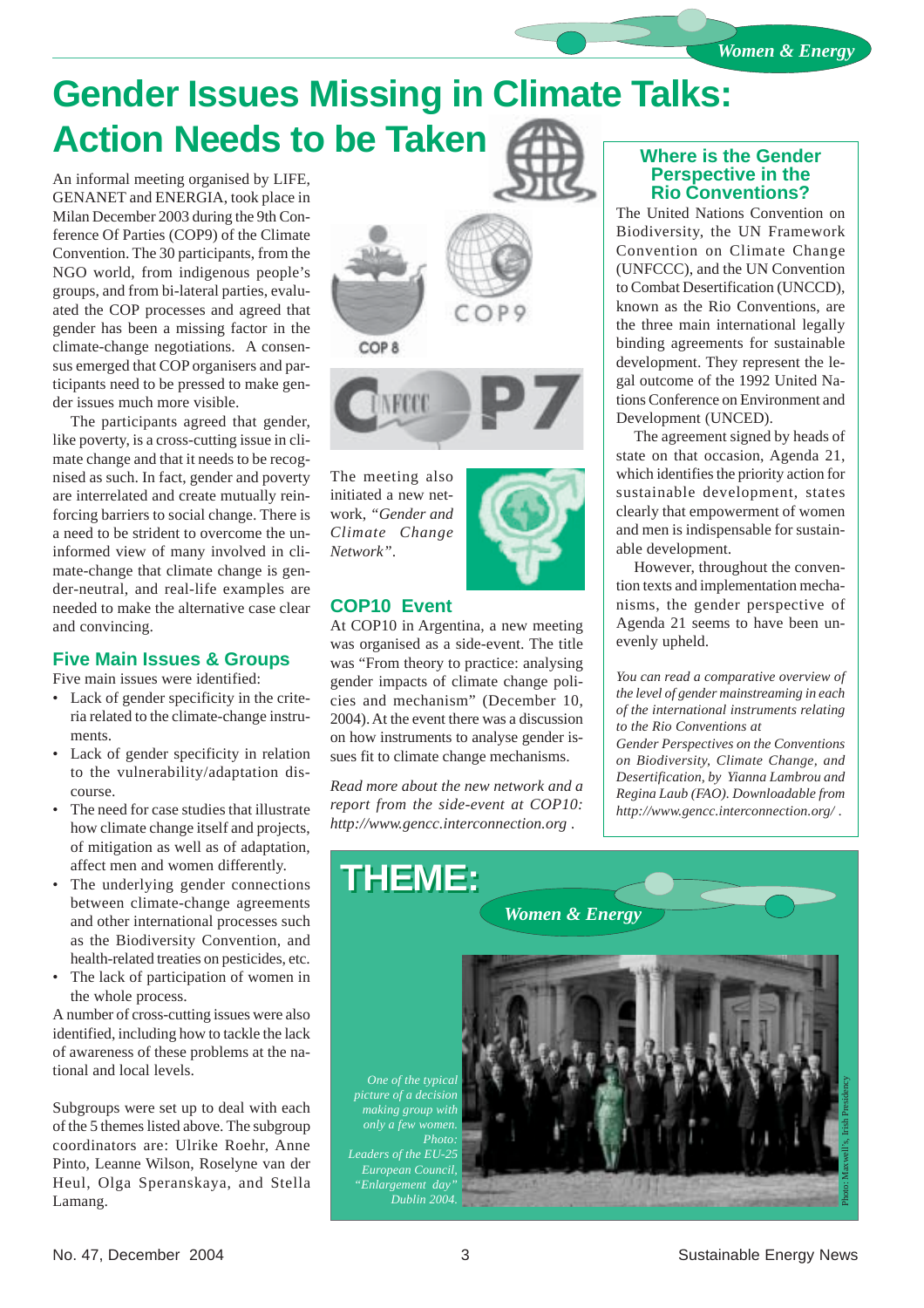*Women & Energy*

### **Gender is NOT Something to Ignore!**

**Why gender issues need to be more strongly integrated into renewable energy policies, planning, and projects, to increase sustainable energy access for women**

*Shortened and edited by the editors of SEN, from ENERGIA's position papers (INFORSE member), and materials provided by Ulrike Röhr from LIFE and GENANET on the nothern perspective.*

Empowering women and improving their status are essential to realizing the full potential of economic, political and social development. Empowering women is an important equity- and human-rights goal in itself. Yet, gender disparities continue, despite economic growth highlighted at the Beijing conference in 1995 and at Beijing+5 in June 2000. For instance:

- 70% of the approximately 1.3 billion people living in poverty are women;
- Women have access to a disproportionately small share of credit from formal banking institutions, e.g., only about 10% in Africa;
- Women in general receive much lower average wages than men;
- Globally, women occupy only 10% of all parliamentary seats and only 6% of cabinet positions;
- Throughout the world, women face unequal treatment under the law, and they often face violence and abuse as both girls and women.

### **Women's key roles and interests in energy consumption and production: North AND South Perspective:**

- Women are the principal consumers and users of household energy and transport, together a major portion of total energy use; they are also purchasers of stoves, automobiles, and other energy-using appliances as well as the selectors of cooking fuels;
- Women are the main actors in determining their household's direct and indirect energy consumption - use of heating, air conditioning, hot water, and electrical appliances; the choice of time of use (and therefore of peak use); household purchases, which may be more or less energy-intensively produced; and the use of household transport;
- Women are victims of environmental pollution due to energy use, particularly vulnerable due to their reproductive roles and household responsibility for cooking; and as victims of high energy prices and expenditures, especially female-headed households that make up a large portion of the poor; — Women in the North have been particular victims of exposure to nuclear radiation and, as a consequence of their exposure, suffer higher levels of stress than men following radiation incidents. — Women in the South have been victims of unregulated pollution caused by old, improperly maintained equipment exuding pollutants into the air.
- Women are more frequent users of public transport and pedestrian walkways than men;
- Women are the primary educators and formers of their children's future energy conservation and consumption habits;
- Women are effective activists on energy questions in health, environmental, children's, and peace-related organisations and issues, ranging from community education for recycling, to lobbying for sustainable energy, to anti-nuclear protests.

### **Southern Perspective**

Bearing in mind that, in developing countries, energy security is related to health security, food security, and livelihood security because

- Rural women (and their children) are the primary collectors of wood and residue fuels, which account for 80% of all household energy use in many developing countries. Based on FAO estimates, the proportions of rural women affected by fuelwood scarcity range from 60% in Africa, to nearly 80% in Asia, and nearly 40% in Latin America. Time spent in fuel collection in fuel-scarce areas can range from 1 to 5 hours per household per day. Where fuel is commercialised, women's work must pay for purchasing household energy.
- The real rural energy crisis is rural women's time, with women working longer work days than men in providing human energy for survival activities such as fuel and water carrying,

cooking, food processing, transport, agriculture, and small enterprises, nonpaying work which is largely invisible in national energy accounts and labour force statistics.

- Many income activities of women in the informal sector - often critical to family economic survival - are fuelintensive, and the viability of these activities is affected by energy prices and availability.
- Energy scarcity impinges on the provision of other basic services, such as water, health, and education. For example, the proportions of rural women affected by water scarcity are estimated to be 55% in Africa, 32% in Asia, and 45% in Latin America, with a median time for collecting water in the dry season of about 1.6 hours per day.
- More than half the world's households cook daily with wood, crop residues, dung, and untreated coal, as a result of which women and children have the highest exposures to indoor air pollution, linked to acute respiratory infections, chronic obstructive lung diseases, low birth weights, sinus headaches, lung cancer, and eye problems.
- Women deal with risky and hazardous environments as gatherers; they move through difficult terrains as porters. Other occupational health hazards for women involved in energy use and production include bone fractures, repetitive-strain injuries, sprains, back disorders, and miscarriages due to fuelwood-load carrying; also, exposure to burns and smoke as well as skin diseases in informal-sector enterprises.
- Physical and psychological violence against women have been reported: rapes while gathering fuelwood around refugee camps in Somalia, facing sniper fire to gather fuel in Sarejevo, and bride suicides related to women's inability to meet their family's wood fuel needs in India.
- There are few women who have access to the education and support systems necessary to negotiate careers in the energy sector, hindering the development of energy policies and technologies better suited to women's needs and wishes.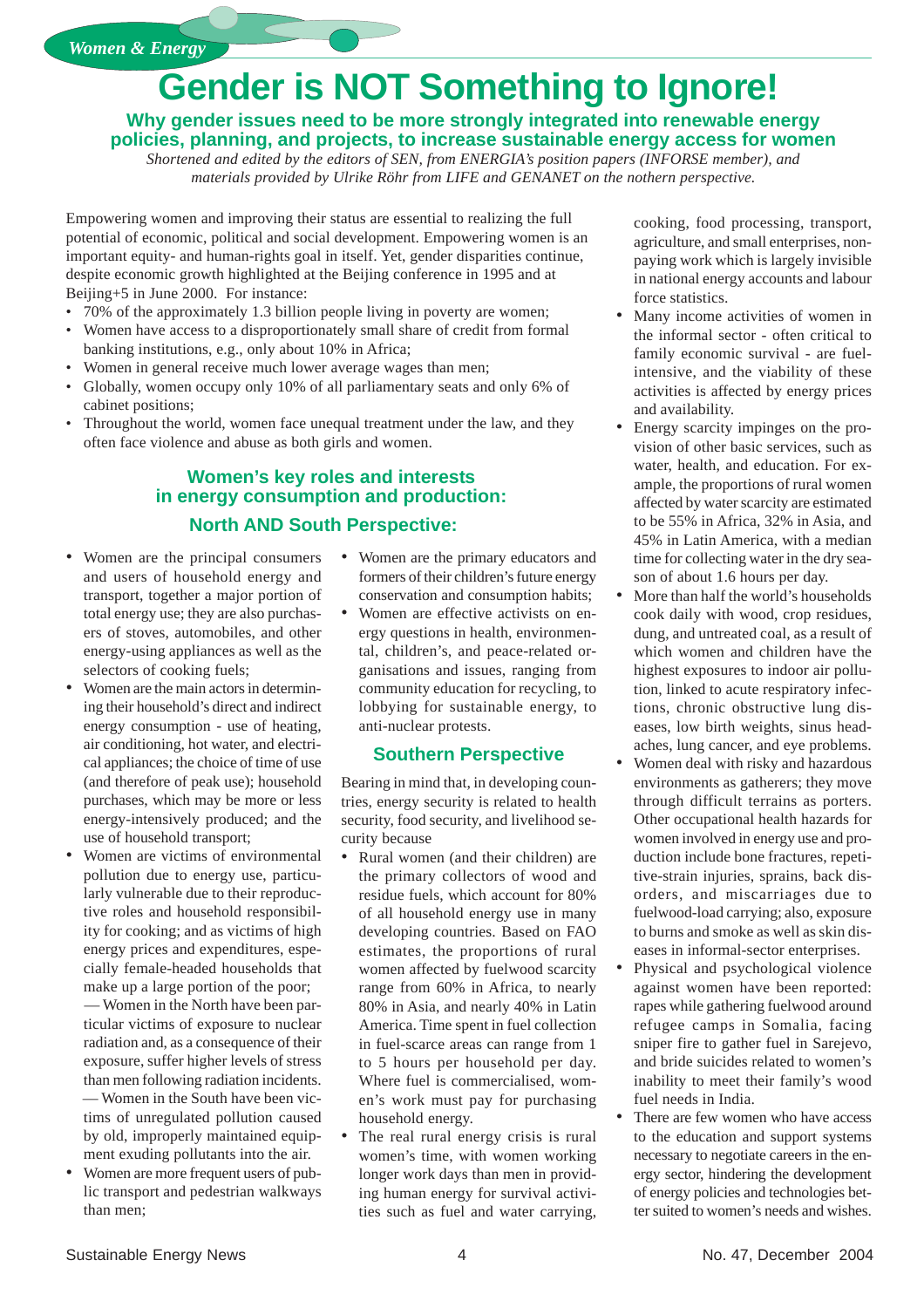### *Women & Energy*

### **Northern Perspective**

At a first glance, the different roles of men and women in northern society may not seem so clear as it is in the South. A closer look shows that gender is still not something to ignore.

While ever more women join the paid workforce, they continue to shoulder responsibility for household tasks as well as for child care, making them, of necessity, one of the major users of energy within the household.

In the North, more women than men live below the poverty line, suffering from fuel poverty in a colder climate than in the South.

Surveys taken in the North show that:

- *• Women have a greater concern for the environment than men*.
- *• Women tend to be more favourable than men to "soft" energy measures, i.e., renewable energy and energy conservation.*
- In Japan, women were found to be more inclined than men to turn off lights in rooms not in use, to adjust air-conditioners to moderate temperatures, and to use public transport in preference to cars.
- Considering transport use, a survey in Sweden shows that, among households with roughly equal incomes, women used less energy than men. This finding is not only related to work patterns, but also to leisure activities: women tend to pursue leisure activities that are closer to home than those of men.
- Women scientists within the EU were found to have a strong preference for research in renewable energy and energy conservation.
- *• Women reject the use of nuclear energy considerably more firmly than men.*
- In Finland, only 14% of women, compared with 46% of men, support the long-term use of nuclear energy.
- In Germany, 46% of women, compared with only 20% of men, fear that nuclear power stations could become the target of terrorist attacks.
- In Sweden, in the late 1990's, 80% of young women were found to be against the long-term use of nuclear power, and 63% of men had no objection to waste being stored in their own municipality as opposed to 34% of women.
- Women have been leading activists in the anti-nuclear movement Women even established new organisations in this cause, e.g., MAMA -86 in Ukraine and Rainbow Serpent in Japan.

The correlation between gender, level of education, and attitude to nuclear energy is also striking: the more educated women are, the more negative is their attitude toward nuclear energy, while the opposite applies in the case of men, whose attitudes are more positive the higher their level of education.

Bearing in mind that in the North, women have shown a deep concern with energy choices, yet are under-represented in the sector:

- Despite the social changes since the 1960s related to women's emancipation, women and men still do not play equal roles in the public life; men still dominate in political spheres as well as in science and engineering.
- Despite women's increased access to educations in science and engineering, they still are a minority in engineering- and technology-related fields, including energy studies.
- The energy industry is perceived as a male preserve. The sector suffers from the perception that it offers professional careers dominated by 50-yearold males, particularly in the technical areas. For example, the share of women in the technical staff in the energy industry in Germany is around 6%; in decision-making positions, 4 %; and in the top management, less than 1%.

Despite the very small representation of women in decision-making in general, a sign of possible paradigm change is that many women active in the antinuclear and environmental movements managed to put many issues in the political agenda, also successfully contributing to the founding of the Green Parties in Germany and in New Zealand.

Energy companies are beginning to recognise that women bring particular benefits to workplaces, and, hence, that women contribute to more balanced and efficient organisations.

#### **Networking**

Due to the under-representation of women, women in the energy sector, like any other minority members, can often feel isolated. Networking has proven valuable to women in the energy sector, both in the North and in the South. Often, networks include working with men who are interested in gender issues.

You can find links to several national networks on the web site of ENERGIA and GENANET.

*The term "North" as used above covers the industrialised countries belonging to the OECD Countries, extended to include the Eastern European countries.*



 *More information: Women represented as stakeholder group at REC 2004 by ENERGIA.,LIFE, WECF. LIFE organised a side event at COP10 together with the newly formed* "Gender and Climate Change Network"*. See page 3.*







*International Network on Gender & Energy -ENERGIA P.O. Box 64, 3830 AB Leusden, The Netherlands. Ph/fax: +3133-4326044/-4940791 energia@etcnl.nl, www.energia.org*



*LIFE e.V, GENANET focal point gender justice & sustainability Hohenstaufenstr. 8, D-60327 Frankfurt, Germany. Ph/fax: +49 69-740757 /-740842.E-mail:roehr@life-online.de www.genanet.de, wwwfrauenumweltnetz.de, www.life-online.de*

*Frauen Umwelt Netz, GENANET.*

*Ulrike Röhr, LIFE e.V. /*

*Joy Clancy - (TDG), University of Twente*



*Sheila Oparaocha, ENERGIA Secretariat*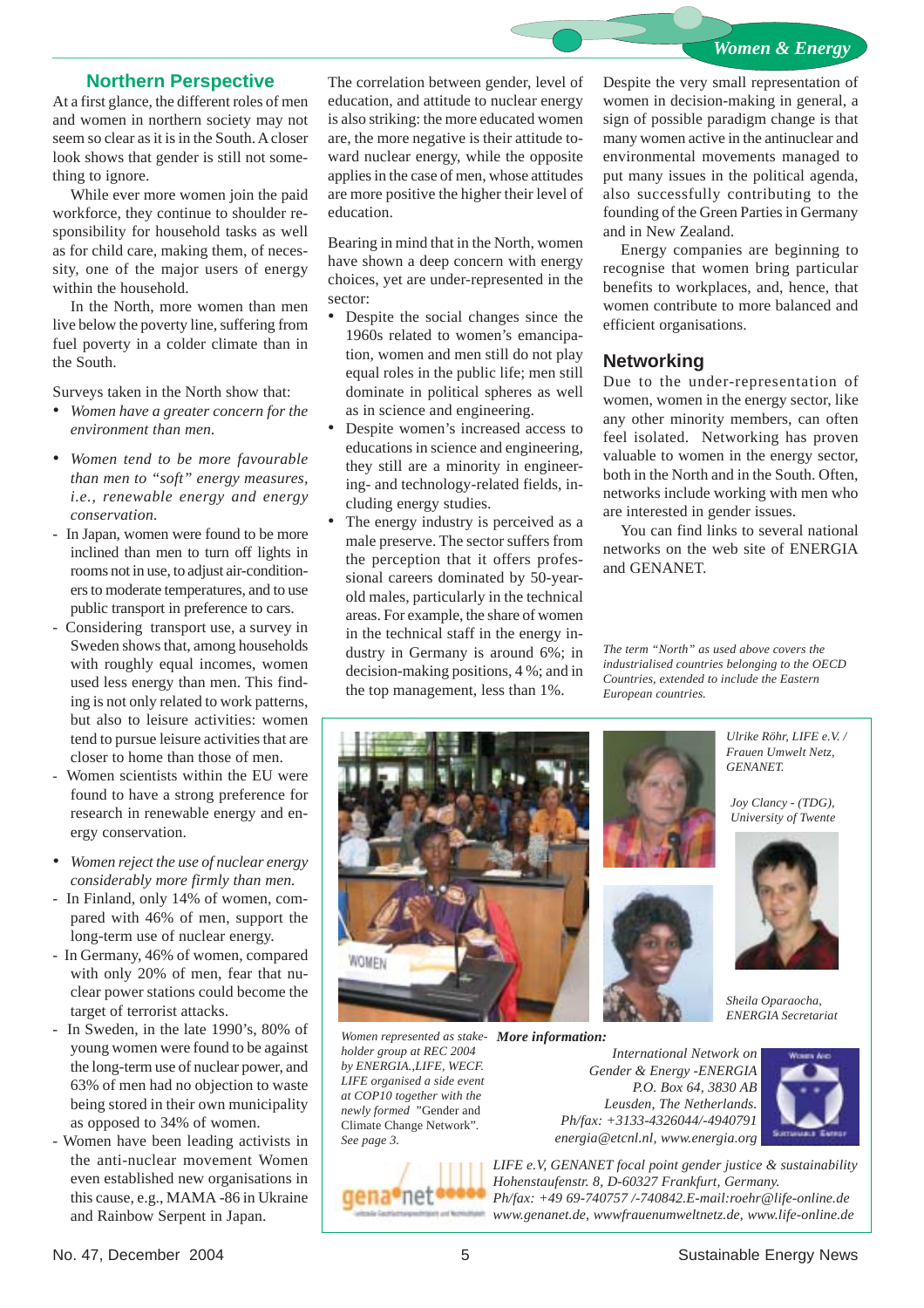### **Gender - the Forgotten Pillar of International Climate Policy**

**With the Kyoto Protocol entering into force early next year, international climate policy will become increasingly important for the design of policies and measures in the energy sector.**

**A focus on "Gender & Energy" is important in shaping the future framework conditions set in this policy field.**

### **Taking stock: Gender in the Climate Regime**

Analysing the two key agreements that constitute the basis of the climate regime reveals that neither the Climate Convention nor the Kyoto Protocol contains wording on the need for active contributions of climate policy (like all policy areas) to the internationally agreed-upon goals of improving gender justice and empowerment of women. A closer look at the decisions adopted at the annual climate conferences (COPs) confirms the impression that the activities and regulations in this policy arena are designed from men's perspective, doing little to ease the climate issues affecting women the most.

Almost 15 years of negotiations have produced no decisions that deal with gender issues. Only one deals with the problems of gender asymmetries, and that one focuses on procedures of participation and not of substance. Adopted at COP7 in 2001 on the initiative of the Moroccan COP President, it *"invites Parties to give active consideration to the nomination of women for elective posts in any body under the Convention or the Kyoto Protocol"* and *"requests the secretariat to maintain information on the gender composition of each body (…) and to bring this information to the attention of the Parties whenever (…) a vacancy occurs"*.

*By Bernd Brouns (left), and Meike Spitzner (right), senior research fellows at the Wuppertal Institute for Climate, Environment and Energy, Germany*

*Edited by the editors.*

As a result, the secretariat includes a reference to this decision in each COP agenda and provides a spreadsheet of the gender composition of bodies to the negotiators. Reminding negotiators with a leaflet in their office mailboxes appears to be the only activity concerning the gender problems in the formulation of climate policy.

This singular weak measure is not really the kind of policy action that was envisioned with the adoption of the Rio Declaration at the World Summit on Environment and Development (1992), and in the Beijing Declaration and Platform for Action at the Fourth World Conference on Women (1995).

The latter calls explicitly for a paradigm change in designing *all* policies and measures, to act upon the international (agreed) consensus that sustainable development is impossible if dimensions of gender justice are not integrated.

It also prescribes the implementation of the following instruments: gender analysis of all programmes, measures, and actions; gender budgeting in all respective areas; generation of knowledge on the linkage of gender and environment; full participation of women in decision-making processes; and actively securing their access to power and resources ("empowerment").



*Climate negotiators discussing key issues at the Special Climate Fund's "Chairman"'s desk, 2003, COP9 in Milan, Italy. Photo: www.iisd.ca/climate/cop9/*



It is not only politicians who have ignored gender issues in climate policy, but also most of academia and most NGOs. For this reason, there are hardly any resources available for knowledge generation, competent debate, and exchange on the (inter)national level, and no stable research and no lobbying networks. This has resulted in a lack of gender-balanced concepts and instruments of climate policy.

The handful of literature available, mainly focusing on the impacts of climate change, clearly shows that climate change is very likely to exacerbate the already existing gender inequalities. One of the reasons for this is that, especially in developing countries, the environmental degradation caused by climate change will disproportionately affect women as they are often primary natural resource users and managers. This is so because women (and not men) are given the responsibility for subsistence economy and for the work of caring for others. Therefore, climate change tends to increase women's already unfairly large workload while further limiting their access to natural resources. Another reason is that the poor classes of the population, most of them, women in both the South and the North, are more vulnerable to climate change, as they lack resources to adapt to the impacts.

In comparison to this work on the impacts of climate change, it is evident that there is a lack of gender analysis focusing on the production of climate change. Such expertise exists only in a few areas, e.g., in transport. An important help for gender analysis is the focus on *androcentrism*: production of problems by using as a standard for all the special perspective of middle-aged employed men. Feminist transport research in several European countries has shown that androcentric policy orientations *produce*, rather than mitigate, climate-damaging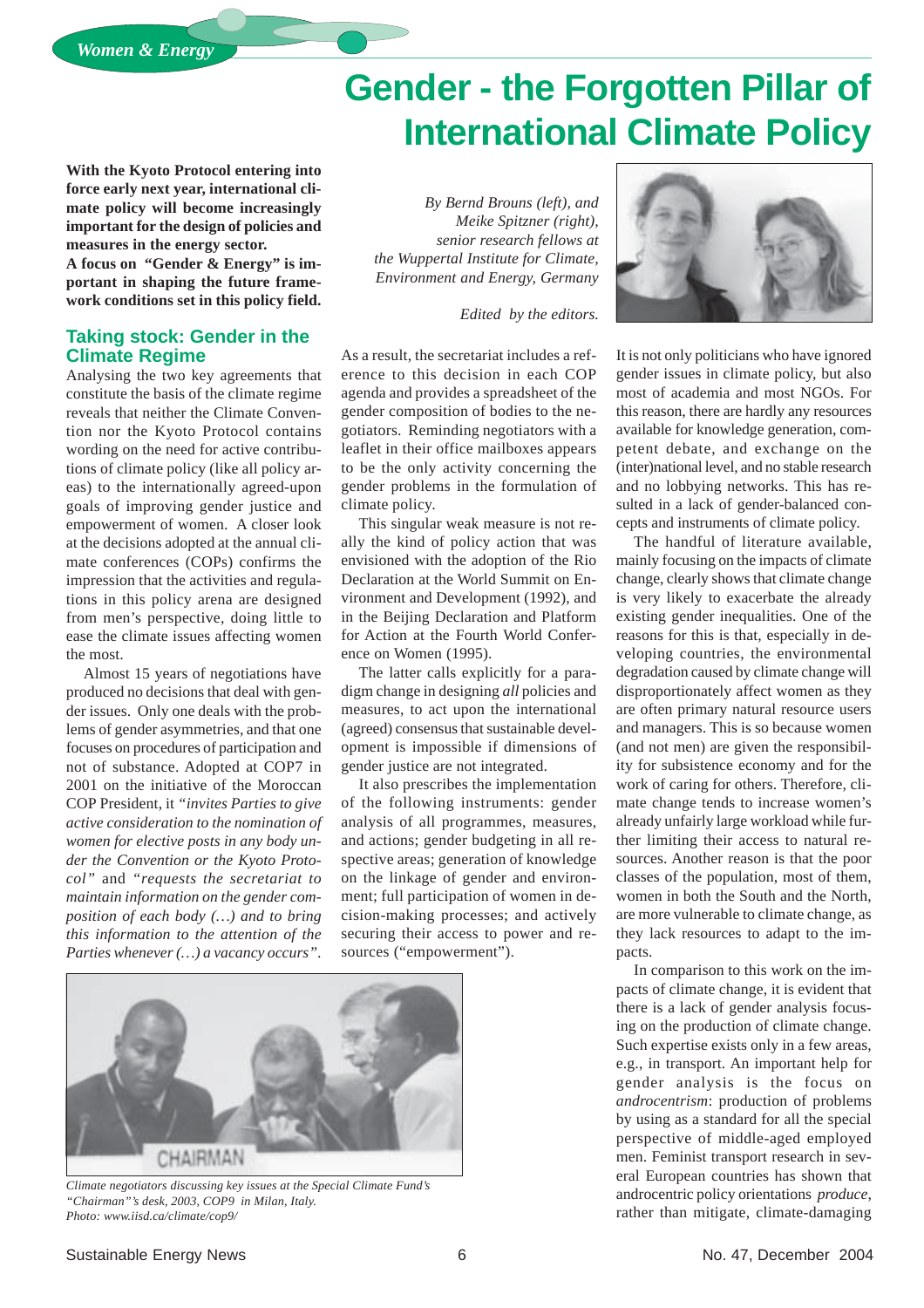

effects and expenses that public space and private households have to cover. Researchers found significant examples of this effect in traffic planning and "scientific" mobility methodologies as well as in policies of infrastructure and transport, affecting, e.g., transport volume, requirements, and expenditures. In each of these cases, once again, progress towards gender equality is damaged and women are disproportionately harmed. This happens over and over again, despite the fact that women, more than men, tend to use means of transport that cause fewer social, environmental, and climate-harming effects; women use more public transport, own fewer cars, etc. Women in the North have fought this deeply entrenched male-dominated planning structure with its problematic "rationales" and infrastructure policies, thus far with little success.

Not only climate change impacts, but also the political responses to deal with climate change – namely mitigation and adaptation – need to be looked at with a "gender lens". Till now we have no analysis of the design of climate policies proving that concepts, negotiations, and instruments that are free of androcentrism and gender-counterproductive effects are sustainable. In theory, instruments like the Clean Development Mechanism (CDM) of the Kyoto Protocol could offer an opportunity to promote gender equality, e.g., by facilitating access to renewable-energy technology for women. The concern about the CDM is that its implementation nevertheless leads to projects that tend to yield profits and burdens along existing gender-hierarchic lines.

All in all, the dominant debate on a supposedly "common" climate policy that completely neglects gender-related issues is irrational. Current knowledge tells us that climate change especially impacts women, in both North and South. Women are especially likely to be poor; to be the caregivers; to be potential victims of men's violence and of hierarchical structures of society. These concerns are exacerbated by the problematic role of men in North and South. Nor is the extent of debate very understandable, as the dominance of men's participation and the rationalities of societal masculinity – for instance, the over-valuation of technologies, markets, and large-scale projects – have been obvious.

The small debate on gender and climate policy has focused up to now on climate change and, within this, on the impacts of neglecting the gender dimensions of policies and of the dynamics leading to climate change. Geo-economically, most research and political articulation focuses on developing countries. Current perspective on gender fails to illuminate the harmful effects of men's dominant role within the gender hierarchy. It focuses instead on women as victims, not on their time, and other investments to help prevent climate change. Few analyses have focused on industrialised countries. The causes of climate change in the energy and transport sectors, as well as the concepts and effects of climate-protection activities, are irregular and are affected considerably by gender-biased policies.

### **Post-2012 Negotiations: New Opportunity for Gender Reliability of Climate Policy!**

However, despite this rather devastating assessment, there are opportunities for effective re-orientations within the climate regime towards gender justice and sustainability in the near future. Starting in 2005, climate negotiations will enter a new phase that focuses on the further development of the Kyoto Protocol beyond its first commitment period (2008-2012).

This means that there is a chance to broaden and modify the conceptual framework and the setting of instruments laid down in the Protocol by influencing the agenda-setting of negotiations at an early stage. Starting points are abundant.

A recent publication of Genanet includes a most worthwhile list of proposals aiming at a gender-competent climate policy. Some of its conclusions are:

- All climate-protection measures and programmes, as well as all instruments for slowing climate change or adapting to changes in climate, must be submitted to a gender analysis.
- Women must be involved at all levels of negotiations and in all decisions on climate protection. However, this does not only mean a representation based purely on numbers, but also ensuring the participation of gender experts from relevant areas (energy, transport, agriculture etc.).
- The gender perspective must be universally integrated into climate negotiations and into the formulation of climate-protection policy at the national and international levels.



*Cooking using biogas is also reducing climate impacts. Photo by ENERGIA*

- Policies and programs must take into account the differing situations of women and men, including within the structural gender hierarchy, along with their different needs, opportunities, and goals.
- All analysis of problems and the description of situations in the area of climate change and climate protection must be analysed with data on genderproblematic dimensions, each in a gender-differentiated way. Rewriting the guidelines to elicit gender-sensitive input for the national reporting scheme of the Convention about climate-related policies and measures could provide these valuable data from each country. It's precisely in the North that these data are lacking!
- Gaps in knowledge of the connections between gender and climate protection must be closed. The first steps involve designing and financing research projects specifically engineered to illuminate such connections.
- A monitoring system must be set up at national and international levels to ensure the universal integration of the gender perspective and, where necessary, to call for its implementation.

Taking into account these issues would provide a basis for the *start of a new era* of truly multilateral international climate policy that accords equal authority and participation to women.

*More information: Wuppertal Institute for Climate, Environment and Energy/Germany Doeppersberg 19, D-42103 Wuppertal Ph: +49-202-2492-329 Fax: +49-202-2492-263 bernd.brouns@wupperinst.org meike.spitzner@wupperinst.org http://www.genanet.de http://www.wupperinst.org/Projekte/Verkehr/v6.html.*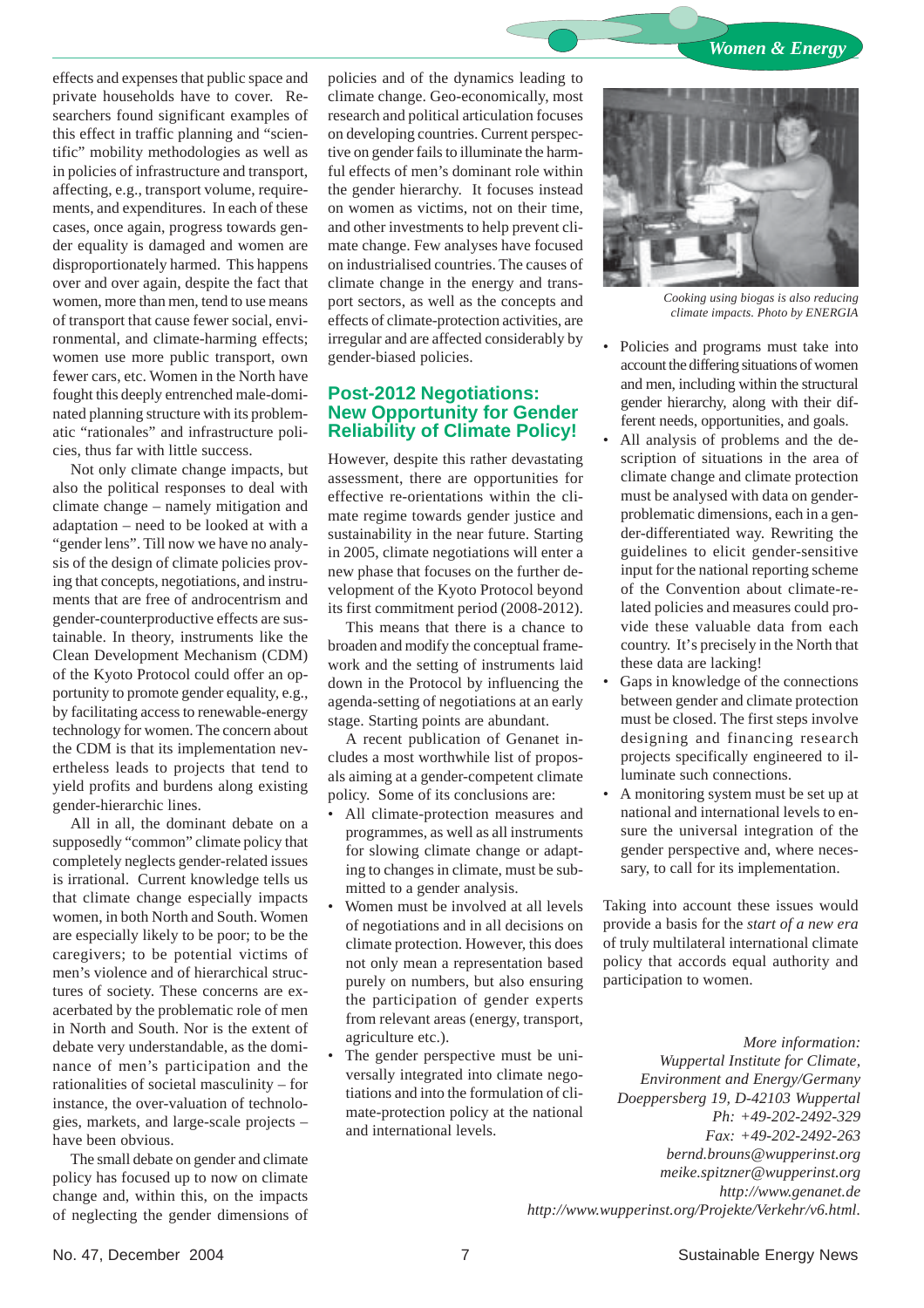

*by Johanna Gregory Partin, Winrock International*

There is a growing emphasis on *demandbased*, rather than *supply-driven*, infrastructure services for less developed countries.

Simultaneously, there is increasing evidence that end-user needs and impacts, with their implications for issues involving poverty and gender, must be analyzed and addressed when designing, implementing, monitoring, and evaluating investment projects.

It is also recognized that increasing program responsiveness to the specific needs of all customers (men, women; rich, poor) is good business; the more the services respond to specific needs, the more successful the projects are likely to be. However, most often the rural poor, and women in particular are underrepresented in the context of conventional rural energy projects, and there is still much uncertainty about how to apply gender-sensitive approaches at the operational level in the energy sector.

This transition in strategies and operational practices toward greater genderaware energy projects has created a need to develop planning and management tools that assess end-user *needs* and monitor and evaluate social development-related *impacts* of investments in the energy sector.

An initiative sponsored by the World Bank Asia Alternative Energy Program / Energy, Poverty & Gender Project and the Energy Sector Management Assistance Program to develop a *demand-focused* framework for designing, monitoring and evaluating rural electrification projects with specific focus on gender and poverty in an attempt to respond to this challenge.

# **Gender-Sensitive Framework for Rural Electrification Projects**



The framework builds on two different types of techniques:

- Participatory assessments at the community, institutional, and policy levels; and a
- Socioeconomic impact survey at the household level.

The typical rural electrification project cycle has four stages: preparation, design, implementation, and post-project impact assessment. The approach advocated by the Framework, however, begins the monitoring and evaluation (M&E) process at the preparation stage of the project, so that the input of the potential beneficiaries is taken into consideration in the initial phases of the project cycle. Beneficiaries' input is then addressed during project implementation and incorporated into the M&E strategy (Figure 1).

Understanding the implications of rural electrification initiatives on social development, especially poverty and gender, is critical to the success of rural electrification projects. The use of both qualitative and quantitative tools can help provide a complete picture of different





*Participatory energy system mapping in Columbia*

#### **Key Variables of the Demand-based framework:**

- Effectively sustained
- Equitable access and use
- Degree of change in cross-sectoral social development indicators
- Division of burdens and benefits
- Participation in service establishment and operation
- Institutional support for gender & poverty
- sensitive demand responsive participation • Policy support for gender and poverty sen-
- sitive demand responsive participation

groups' needs and priorities and of how they are impacted by the project. Monitoring and evaluation should not be used as a post-project data-collection exercise, but rather as a means of generating the information necessary for making project improvements throughout the life of the project. The demand-focused framework projects is an initial step toward incorporating the socioeconomic development impacts of rural energy services as an important component of the project development process.

The methodology's tools were tested as part of the preparation for the renewable energy component of a World Banksupported rural electrification project in Cambodia. The methodology has been applied in a USAID program providing improved energy services for community development in Georgia.

*For more information, contact Johanna Gregory Partin, Clean Energy Group, Winrock International, email: jgp@winrock.org. www.winrock.org*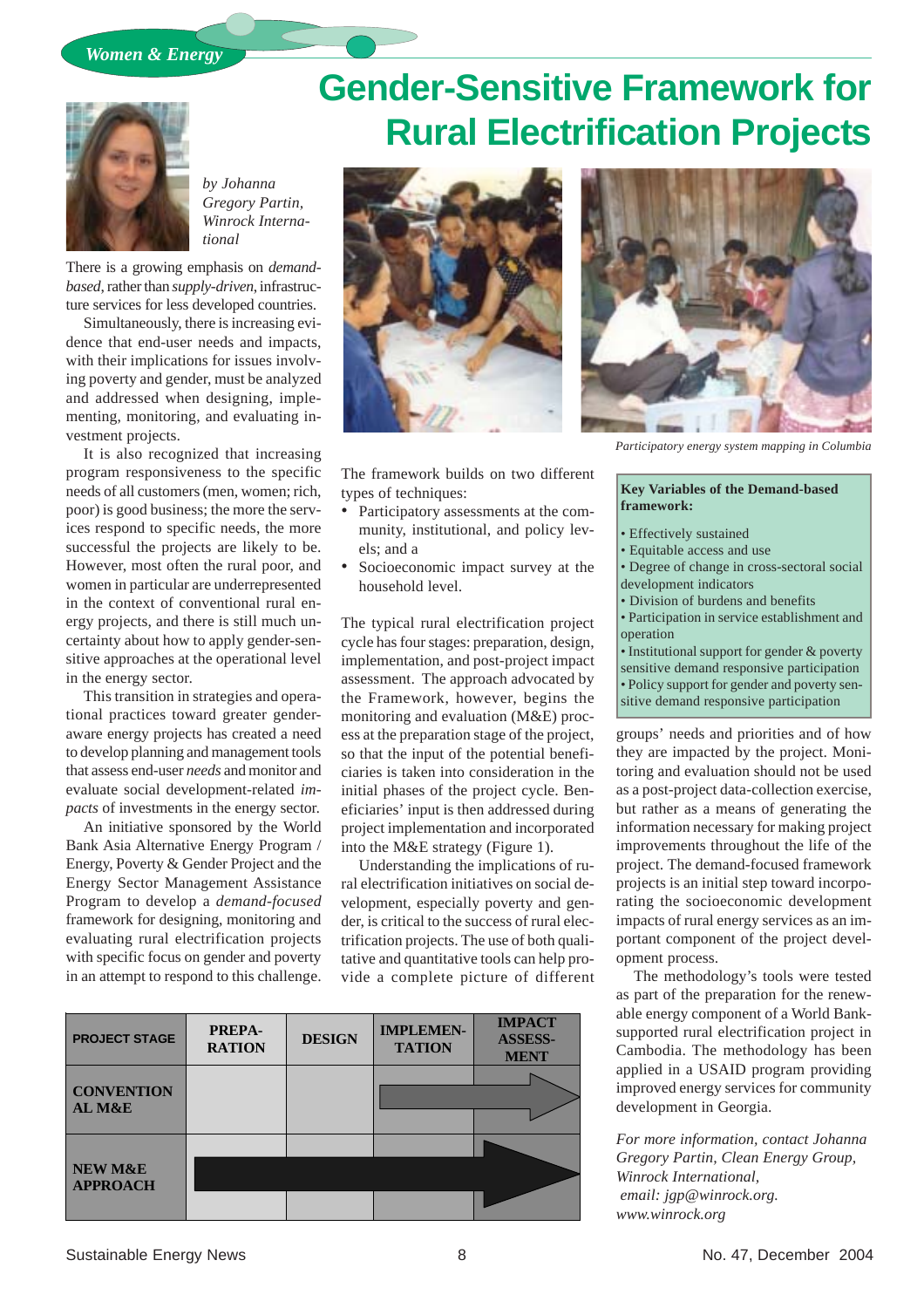### **Portable CooKit to Save Millions of Lives**

**Cooking is generally a women's activity and one that most policy-makers too easily ignore**



*By Pascale Dennery, Solar Cookers International, USA*

#### *The challenges are daunting:*

- 2.3 billion people rely on traditional biomass fuels for cooking and heating;
- 1.6 million people, mostly women and children, die each year as a result of smoke from indoor fires;
- the majority of families in developing countries lacks sufficient fuel to pasteurize drinking water to protect children against waterborne diseases.

Clean, renewable solar energy can be used not only to generate electricity (for lighting and other applications), but also, directly, to cook meals. Simply put, solar cookers concentrate heat from the sun to cook food and to pasteurize water. Use of solar cookers has been proven to reduce consumption of wood and charcoal by an average of one-third.

### **CooKit for US\$ 3-7**

A simple, portable, panel-style solar cooker, called the "CooKit," was developed by Solar Cookers International and has empowered over 30,000 African families to cook with the sun. The basic design for this cooker has been copied, adapted, and reproduced using a variety of materials - in 25 countries.

Its cost (US \$ 3-7) means many women can purchase one with their own money. For these women, solar cooking allows for longer intervals between trips to collect firewood and for reduced fuelwood expenditure, with savings to meet other household needs, less time spent tending smoky fires, and more time for incomegenerating activities. Young girls in solar-cooking households have more time for studies when freed from firewoodgathering. Some men now solar-cook, given that they no longer need to tend a smoky fire. Additional benefits of solar cooking include retention of nutrients and flavors during the cooking process and the fact that long-cooking, fuel-intensive foods such as beans and stews can be reintroduced into diets.

*"My daughter has small children and puts the CooKit out every morning to cook the food. She does not have to look for firewood or charcoal. they no longer like food cooked on fire. We don't buy a lot of firewood now, and always drink pasteurized water." - Mama Christabel – Central Nyakach, Nyanza Province, Kenya*



*Cooking is generally a women's activity and one that most policy-makers too easily ignore*. Investment in energy innovations such as photovoltaic systems, smallscale hydropower, and next-generation fossil-fuel technologies often has more appeal than investment in technologies that address directly the extreme cooking-energy famine in dry, sunny, environmentally depleted areas. That said, policy-makers, donors, and civil society are coming to a better understanding of the relationships among access to energy services, sustainable development, and economic growth. The next step is adoption of supportive policies that increase local commercial access to all kinds of affordable and renewable energy services.

Expanding access to modern energy services is critical to achieving United Nations Millennium Development Goals and carbon emissions targets. As one of these services, solar cookers cannot be overlooked any longer. Solar cookers use a decentralized, renewable, emission-free energy source, and many are quite portable. In addition to family-level benefits, widespread solar cooker uptake reduces regional dependence on local, woodbased resources and imported fuels.

More than a half-billion people currently experiencing severe cooking fuel scarcities living in climates where solar cookers could be of most benefit.

For them, tapping solar energy for cooking is a prerequisite for a sustainable, healthy, and more prosperous future.

*Urgent action is needed today* to integrate solar cooking fully into the menu of available energy services and to improve living standards for women and families worldwide.

*Women & Energy*



*More info: Solar Cookers International, 1919 21st Street #101, Sacramento, California 95814, USA. Ph: +1-916 455 4499; Fax: +1-916 455 4498 info@solarcookers.org, www.solarcookers.org See also article in Sustainable Energy News issue # 32, 2001*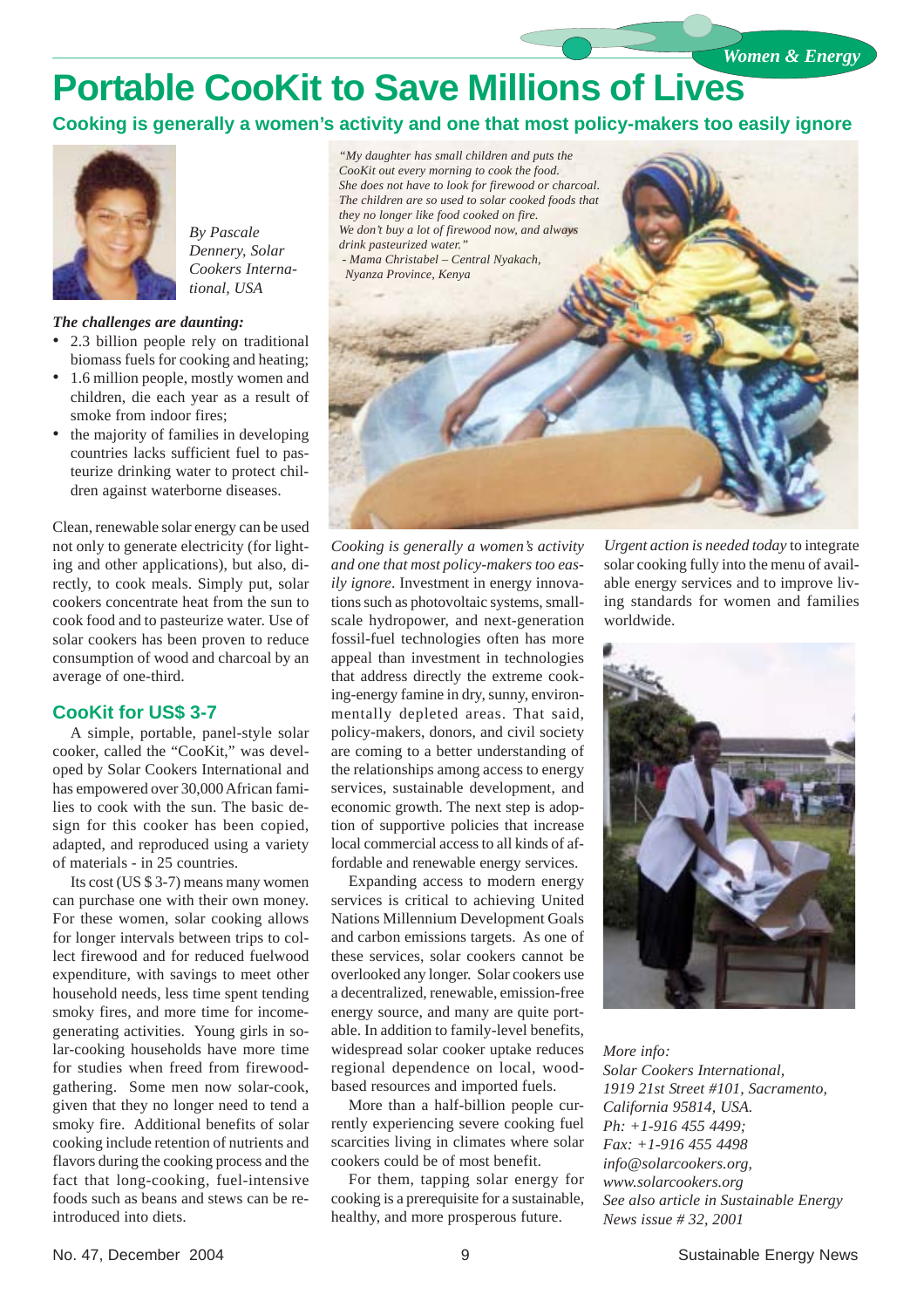

### **EU Policy** *Edited by Gunnar*

*Boye Olesen, INFORSE-Europe*

### **Vision2050 for EU-25**

Since INFORSE launched the vision for sustainable energy development for the 15 "old" EU countries in June, the vision has been consolidated. Until 2020, the development of renewable energy generally follows the forecast of the European Renewable Energy Council (EREC, forum for the renewable energy industries), but with a bit more windpower and less biomass use. The vision also includes realisation of a factor-4 increase in energy efficiency by 2050 for most sectors, a modest growth in demand for energy services, and a vision of a sustainable transport system using 2/3 of today's car transport and road freight, but much more public transport, in particular on railways. To this vision for the EU-15 is now added a vision for the 10 new EU countries, with:

- more growth in energy services than in the "old" EU countries, including growth in transport,
- use of the renewable-energy potentials, and realising a factor-4 increase in energy efficiency in most sectors.
- More conservative estimates are used for the new countries, since less is known about their renewable-energy potentials. In addition, their efficiency increase might be larger, given their relative low current level of energy efficiency.

The following graph illustrates the development envisioned in the vision for the 25 countries.



### **EU Countries Must do More for Energy Efficiency**

The EU countries have decided to establish their internal markets without mechanisms to increase energy efficiency to cost-effective levels, and because of that individual countries cannot reach their full cost-effective potentials for energy efficiency unless EU-legislation is introduced to promote energy efficiency. Despite this need, the EU energy ministers could not agree upon the proposed directive for enduse energy efficiency (the "energy-service" directive) at their meeting on November 29, 2004 in Brussels. At the same meeting, they decided to remove provisions for demand-side activities in their agreement on a directive for security of electricity supply.

INFORSE-Europe regrets the lack of agreements for energy efficiency, and urges the countries to:

- re-introduce provisions for demandside activities in the security-of-electricity-supply directive,
- agree to progressive targets for energy efficiency, to guide the harnessing of energy-efficiency potentials, at least as it is proposed in the "energy service directive", and
- agree on a framework for increased activities for energy efficiency, including the proposed provision for energy distributors in EU to support energy-efficiency programs for their customers, e.g., financed from the network charges for electricity, gas, and heat networks.



*INFORSE Vision 2050: For CO2 -emissions, a steady decrease is foreseen from the year 2000, except for a small increase in the "new" EU countries in 2000-2010. The reduction foreseen in 2020 is 30%,*

Recent evaluations have shown the costeffectiveness in Denmark of energy-efficiency programs targeting electricity consumption and financed with a part of the network distribution charges. Consumers' savings due to increased efficiency more than offset the extra network fees. Such schemes must be supported by EU legislation as proposed in the directives.

### **New Records in Renewables**

Development of renewable energies in 2003 set new records. For the 15 "old" EU-countries it is now possible to follow the annual development of a number of renewable energies: windpower, solar thermal, solar electric, geothermal energy, biogas, liquid biofuels, and energy from wood. This is possible via EurObserv'ER's renewable-energy barometers. Some highlights from 2003 are:

- Windpower grew by 5.44 GW, increasing total capacity by 23% to reach 28.7 GW, with an annual energy output of 156 PJ.
- Biogas use increased by 7.3% in 2003 to reach a gas production of 134 PJ. The gas was used to produce 34 PJ of electricity as well as for heating and transportation.
- Liquid biofuel production increased by 369,000 tons, an increase of 35%, leading to an annual energy production of 62 PJ, of which 18% was bioethanol while the rest was bio-oil/diesel.
- Solar thermal increased by 1,26 mill. m2 , increasing total capacity by 22% to  $14$  mill.  $m^2$ , with an annual energy output of 22 PJ.
- Solar electricity (PV) increased by 170 MW, an increase of 43%.

For all of these renewable energy sources, the utilisation in 2003 was higher than in any previous year. For liquid biofuels and PV, the growth in 2003 was also larger than in any previous year.

For geothermal and wood energy, data for 2003 are not available yet.

*The barometers are produced by EUFORES, the magazine Energies Renouvelables, and others. Read more at www.eufores.org or www.energiesrenouvelables.org.*

*and in 2050, 96%.* **www.inforse.org/europe/vision2050.htm** *More info on the Vision 2050:*

*INFORSE Vision 2050 for EU-25: Electricity demand is expected to grow until 2030 because of electricity use in transport, including hydrogen production, and then to decrease because of increased end-use efficiency.*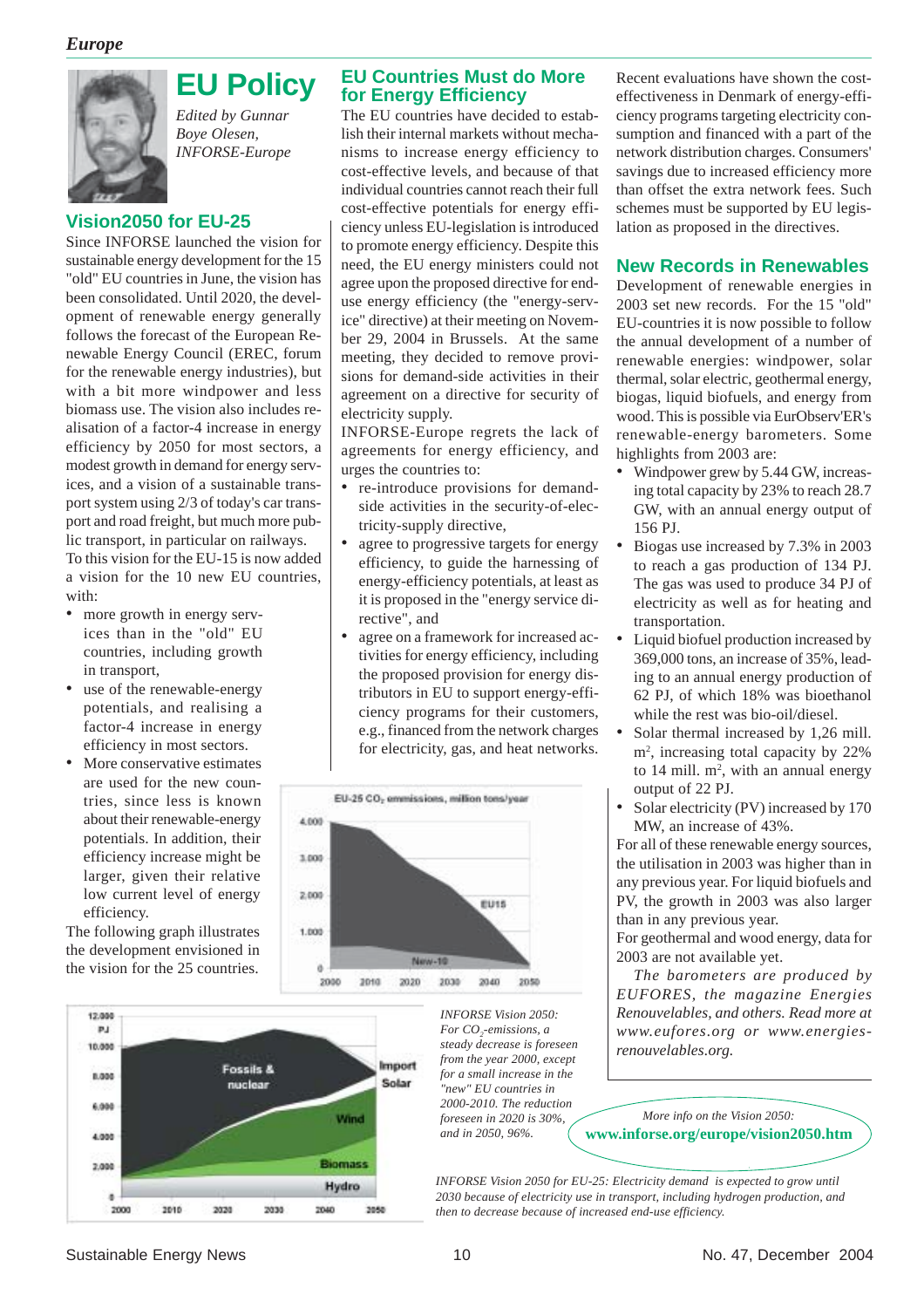### **Discussion on Renewable Energy Targets and Plans**

The EU countries have started to discuss targets and measures for renewable energy, following the May, 2004 communication on renewable energy from the EU Commission.

At the energy ministers' meeting on November 29, the countries agreed that there is a need to do more for renewable energy and they reached the following conclusions:

- Heating and cooling with renewable energy need further attention. As a first step, the EU Commission was invited to assess the potential and the barriers. With this conclusion, the countries seem to delay progress in this important area, but hopefully they are also starting a process that can lead to the necessary action.
- The proposed biomass action plan was welcomed, and should include a number of important aspects for increase of biomass use in a sustainable way. The action plan is expected late in 2005.
- A conference should be organised for EU renewable-energy policy-makers.
- Cooperation on distribution of large amounts of renewable energy through the electric grid should be increased, in particular to integrate windpower, including electricity from off-shore windparks.
- Renewable energy should be given adequate priority in EU funding. Unfortunately, the countries did not specify the type of funding or any desired increase, e.g., in structural funds for renewable energy.
- The EU countries should continue to use their influence to strengthen renewable-energy deployment policies in relevant international bodies.

The countries did not discuss a revision of the 2010 target (12% renewable energy for the 15 "old" EU countries), but they discussed a new target for 2020. Unfortunately, they agreed that the target-setting for 2020 should start only by the end of 2005 and that it should conclude in 2007, only 3 years before the existing target year (2010). In January, NGOs including INFORSE called for a target of 25% renewable energy by 2020, while the EU Parliament in April called for a 20% target for 2020.

*Read more about EU energy policy at www.inforse.org/europe .*

*Discussing NGO strategies at the European Energy Policy Seminar in Budmerice. Photos by Andrej Konechenkov.*

### **EU "Eco-design" Going Ahead**

The EU energy ministers agreed to a common position on the eco-design directive for energy-consuming products. INFORSE-Europe welcomes this agreement. The eco-design directive sets the stage for further EU-wide standards on energy efficiency and on other environmental aspects of products. With the common position agreed, the EU Commission and the countries involved should start to develop the energy-efficiency standards where most needed, e.g., on computer equipment and air-conditioners. In parallel, the EU Parliament should work as fast as possible on the proposal, to improve it and adopt it.

### **Will the New EU Countries be Heaven for Nuclear Power?**

New nuclear reactors and lifetime extensions are proposed for as many as 14 reactors to be built or to have life-extensions in the new EU countries and in the accession countries, if the plans of nuclear developers are fulfilled. The most advanced of the plans are probably the plans for a new nuclear power station "Belena" in Bulgaria, the proposal for a second reactor at the Chernovoda nuclear power plant in Romania, and the proposed lifetime extension at the Paks nuclear power plant in Hungary.

In addition to the safety and waste problems of nuclear power, there is little need for the extra nuclear electricity in Central Europe. In particular, Bulgaria, which covers 47% of its electricity demand with nuclear, can hardly use any more itself, and recent indications are that its lucrative electricity export to Turkey is diminishing. Looking at the other Central European countries and Ukraine, overcapacity in the power sector is more the rule than the exception. Thus, it will be extra costly for the countries to build new reactors. Since most of the power companies are state-owned, decisions about nuclear will most probably lead to state deficits for the coming decades, not exactly what the new EU countries need, if they are to catch up with old EU countries.

*Read more at www.inforse.org/europe/ nuclear.htm and www.bankwatch.org/ issues/mnuclear.html.*



### **NGO Seminars November'04 in Brussels & Budmerice**

Almost 50 people met at the European Energy Policy Seminar, November 9-10, 2004 in Brussels, discussing new developments in European policies for renewable energy and energy efficiency. The event organised by INFORSE-Europe together with European Renewable Energy Federation and EUFORES brought together people from NGOs, renewable energy industries, EU Commission and Parliament, research institutions, etc. Most of the presentations are now available online at www.inforse.org/europe.

More than 50 NGO representatives came together at the Budmerice castle in Slovakia, Nov. 24-26 for a sustainableenergy strategy seminar, discussing energy issues in particular for the new EU countries. The seminar was organised by INFORSE Europe and the new AGREENET that was formed by Energy Club in Hungary, Hnuti Duha in Czech Republic, and others.

### **European NGO Seminar, September 12-18, 2005 in Romania**

INFORSE-Europe is organising a seminar on sustainable energy policies and developments in Europe, to be held in Romania on the Black Sea coast.

The seminar will be a good opportunity to meet NGOs from around Europe and to discuss policies for sustainable energy, recent developments, and experiences.

*More information in the next issue of Sustainable Energy News.*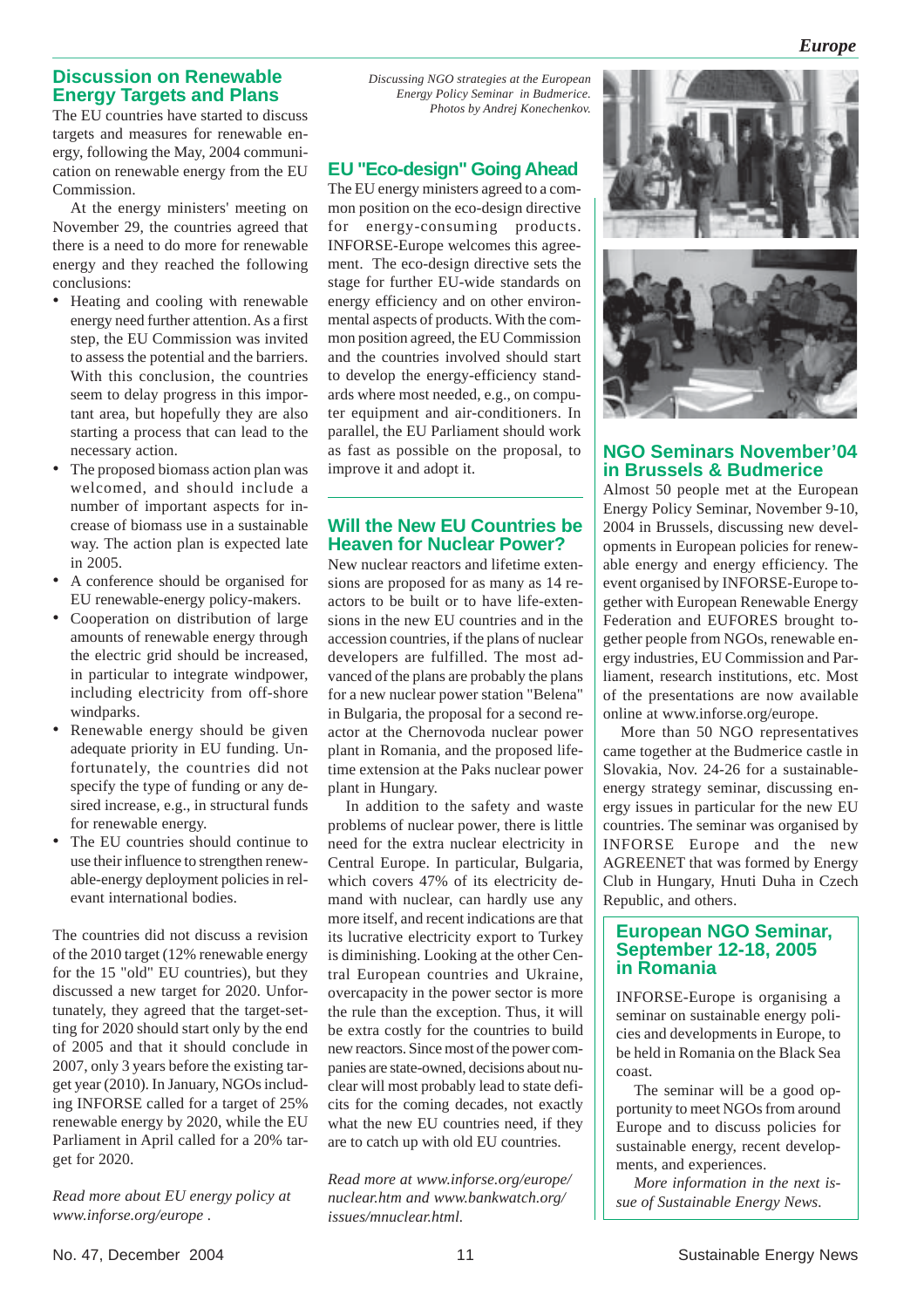### *Europe*

### **Climate - Info Project News from Russia**

*By Elena Klyutchnikova, GAIA Apatity, Russia*

Since 2003, the Apatity Environmental Center GAIA and the Norwegian Society for Nature Conservation have been working on the informational project "Climate".

The basic purpose of the information project "Climate" was to make questions of global climate change the important point of public discussions, especially in connection with crises in the heating sector.

To achieve this purpose, a television film was produced about connections between global climate change and usage of power resources, including proposals of simple energy-saving methods for every family. This film was shown on the regional channel and on local channels in small towns. We show this film in schools, on seminars, and at conferences connected with the issue of climate change.

This past summer, the booklet, "Climate change - problems and solutions" was published. It is a popular-science publication with 10000 copies printed. At first, it was intended that this booklet should be used in secondary schools, but, unexpectedly for us, this booklet has been

*Elena Klyutchnikova (GAIA Apatity) Alexandr Fedorov (NGO Centre of Public Initiatives) , Olga Senova (Children of the Baltic) On the picture from left to right*

requested for high schools and universities, not only regional, but in the capital, too. This booklet is reaching readers throughout Russia and in other post soviet countries via SPARE (School Project for Application Resources and Energy) project channels.

During the project, we carried out press-conferences on important international events connected with climate change in Russia's northwestern regions. It is very interesting to regional mass media, as they don't have enough information in this field.

Russia, unfortunately, is backward in energy efficiency and energy conservation, but these are our biggest potential means of reducing our emissions of greenhouse gases. It became especially relevant in connection with the decision to ratify the Kyoto protocol. So GAIA together with the WWF-Russia, and the organization "Children of the Baltic" are carrying out a series of education seminars, "Climate Change and Kyoto Protocol - Practical Possibilities". These are



seminars for decision-makers from industry and from regional governments.

The first seminar took place in Saint Petersburg 19.10.04, and the next was carried out in Murmansk 30.11.04. Specialists from Economy and Development Ministry of Russia, regional government, regional industry, scientists, and NGOs participated in this seminar. The invited experts talked about climate change and explained Kyoto mechanisms.

Now we are working on collection of interesting articles written by scientists about climate change. We expect to publish this collection to increase public interest in climate-change problems.

Support for this project is given by Norway's *"The Minor Foundation for Major Challenges".*

### **From Warm House to Warm Heart**

*by Natalia Bagaeva, coordinator of RuEB*

Early in 2004, the "GAIA" Apatity Environmental Center, an INFORSE member NGO, began a new project, "Russian Energy Brigades " (RuEB). One of the primary goals of RuEB is distribution of information on methods and practical realization of energy-saving measures.

During project implementation, energy brigades can also bring social warmth into people's lives. During this past summer, RuEB already had one successful experience insulating windows of the central city library. More recently, RuEB completed the work of insulating windows at a boarding school for children of orphans and for children who have stayed (from 7 to 18 years old) without guardianship of parents. This project will help to keep the building warmer and the resident children more comfortable.

Even as they were insulating the building, RuEB participants had a positive sociological impact on the children. Pupils of this institution seldom have opportunities to speak with people other than their teachers, educators, and workers in the



*Julia Sirotina and Alexandr Govoruhin on the stage during the concert*

building in which they live and study. When new people came to their house and started the work of insulating the windows, the children took great interest in the process. In the end, in addition to providing chances for dialogue with new people, the project also has allowed children to gain some useful skills of work with tools as well as some familiarity with the engineering of window insulation. A big plus in this work is that the children learn not only practical skills, but also knowledge in the field of energy conservation, all part of an ecological education.

*More information: GAIA Apatity Energy Center (INFORSE member) Box 68, 184209 Apatity, Murmansk region, Russia Ph:& fax: +7 81555-75553 E-mail: gaia@aprec.ru*

Upon termination of the work RuEB, together with the administration of a boarding school, arranged a holiday for all pupils. GAIA made up a funny competition, with the questions connected with energy and environment. The children gave a nice concert with singing and a drama presentation. All of them together had a small lunch with tea, cakes, and sweets. And may be the most important result of this action is that 95 children who have no good families have gained not only more warmth in the house but also warmth in their souls. They now have new friends and the new impression that around them live kind people who are ready to help them in their lives.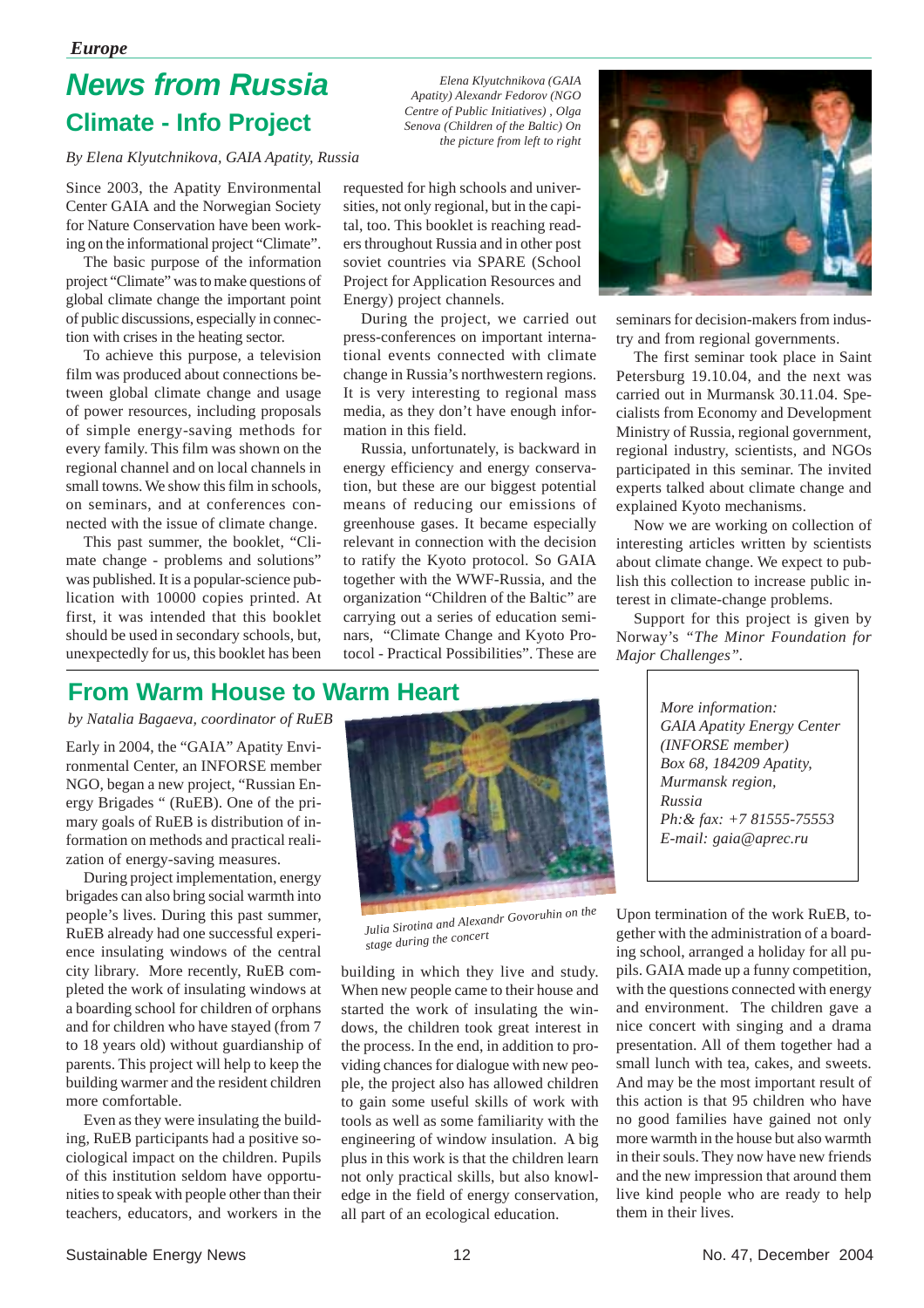### **Polish School Children "Concerned for the Earth"**

**The INFORSE member organization PKE is running a successful program for children in Upper Silesia**

### *By Katarzyna Wypchol-Krasuska (left),*

The Polish Ecological Club (PKE) Upper Silesian Branch, for the last five years, has been realizing a regional educational program for children, youth, and their teachers. The program's title, "Inspire Concern for the Earth", describes the best its objectives: to educate young people on a wide variety of environmental issues and, in so doing, to cause them to adopt more environment-friendly attitudes.

The program also helps schools and other educational institutions to improve their effectiveness, raising their interests in environmental protection as well as giving them tools and materials to be used in their everyday activities.

The project goals are achieved during the three project phases:

**First phase:** Providing teachers with high-quality training covering monthly lectures, seminars, and workshops on issues connected with methodology of teaching and working with groups of pupils. The training covers topic such as:

- assertiveness how to cope with stress and critic,
- methodology of teamwork,
- methods of project management and their use in environmental education,
- case-study as a method to understand environmental phenomena,
- ecological photo-reporting as a method of describing events and phenomena,
- documentation and presentation of research results (reports, presentations, posters, multimedia, etc.),
- methodology of presentation of own achievements,
- strategies to use in solving problems.

**Second phase:** Extracurricular work with school students, working under the guidance of participating teachers. Students carry out their own environmental projects connected with one of the given thematic areas. During the last programme session, they were as follows:

- environmental problems in my region versus EU requirements in this field,
- searching humanistic and cultural, environmentally friendly examples,
- protection of earth climate,
- rational use of earth resources,
- creation of ecological awareness in the society.



**Third phase:** Wide presentation and promotion of projects:

Each group presents its project results during the Environmental Forum organized on the Earth Day. At these events, other pupils and teachers, their parents, and colleagues from other schools, as well as members of the local community, may observe the results of groups' activities and vote for one project to represent the school in the Programme Grand Finale.

The presentation of the best student projects and works is held on 5th June as a part of the World Environmental Protection Day. In the last celebration, over 700 students and their teachers took part, as well as the representatives of local and regional authorities, Members of Parliament from Silesia region, and institutions and organisations supporting the environmental protection and educational projects. The events are also widely covered by regional and local media.

In the last edition (school year 2003/ 2004), 120 teachers and their pupils from 48 schools situated in 32 Upper Silesian cities took part.





Among different topics of students' projects, some of them are connected with sustainable energy and climate change. Two examples are presented below:

#### **Green Coal**

 The main goal of this project was to show how much energy is included in biomass and how people can use this kind of energy. The first part of their job was to collect the information resources on renewable energy, Polish potential in this field, and processes of biomass preparation and use. The next step was to prepare a special CD presentation with teaching materials and lesson scenarios. This CD was widely circulated among teachers and used by them successfully. Students from the Technical School in Czestochowa have been working on this project.

#### **Climate Change – Problems and Threats** The objectives of this project were to raise awareness about climate change among children, young people, and adults, and to reduce gas emission from schools.

The final product of this project was a website, (www.efektcieplarniany.prv.pl). This project was prepared by a school boy from the Primary School in Myslowice. The young author of this website was extremely proud that he really succeeded in making it. He had to learn a lot about climate change, but he also learnt how to prepare websites.

### **INFORSE Cooperation**

In 2004, PKE Upper Silesia branch participated in 2 cooperation projects together with INFORSE-Europe organizations:

• A project oriented towards strengthening the organizational, structural, and professional capacity of PKE. *Results can be read at:*

 *www.inforse.org/europe/polish.htm .*

• Cooperation project with 5 INFORSE-Europe organizations preparing sustainable energy school resources for NGOs. *Results can be seen at:*

 *www.inforse.org/europe/schools.htm .*

#### *More information:*

*Polish Ecological Club, Upper Silesian Branch, ul. Mariacka 1 40-014 Katowice, Poland. Ph:: 032/ 251 74 98, ph//fax: 032/ 251 75 90, e-mail: pkeog@neostrada.pl, http://www.polskiklubekologiczny.org/ Pictures from the Grand Finale in 2004. index.php, and www.inforse.org/europe*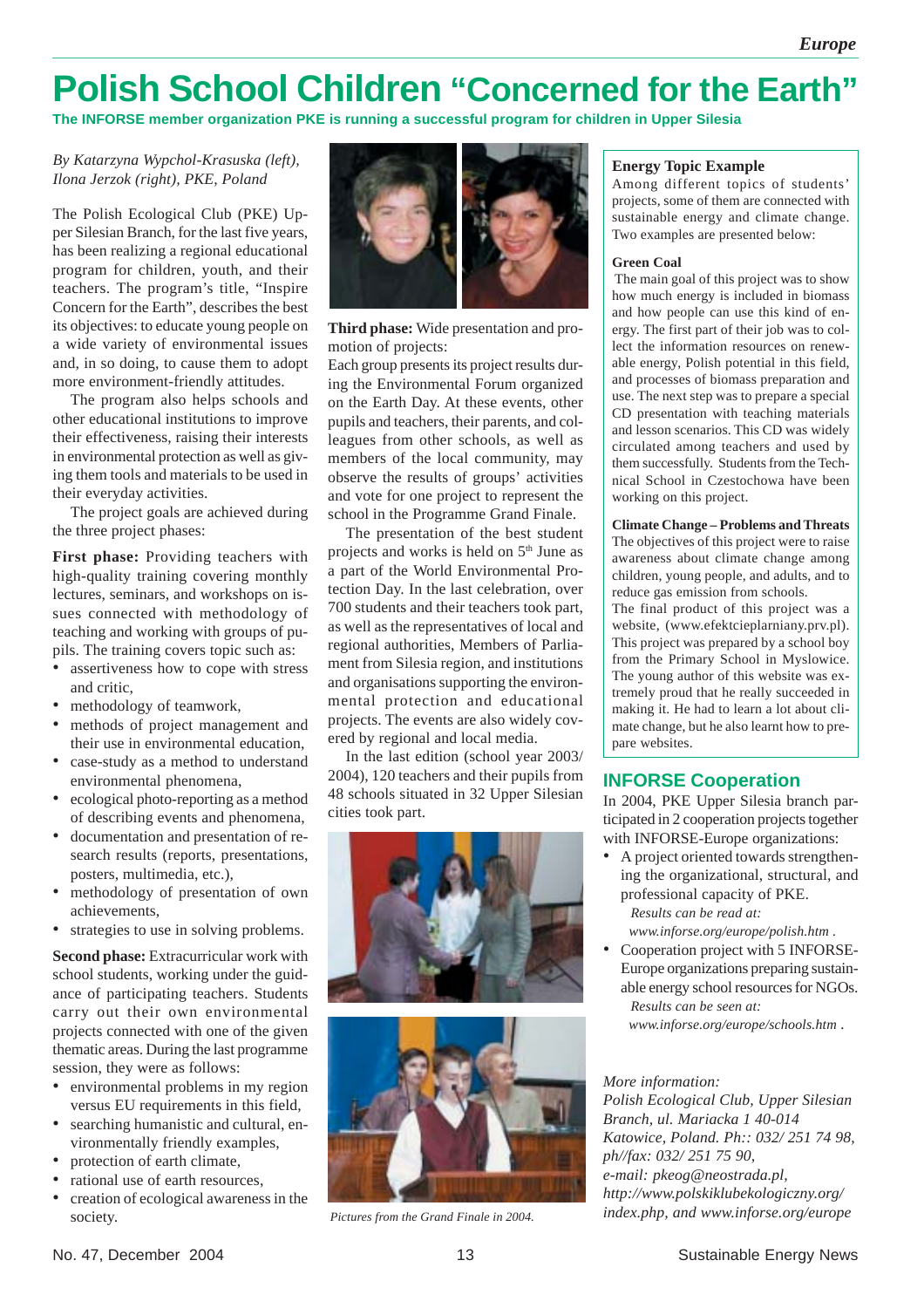## **INFORSE South Asia Cooperation: Energy for Poverty Reduction**

In 2005, INFORSE South Asia will start a project for NGOs that actively support increased energy supply for the poor in the region.

NGOs in the region have substantial experience in this, but with more than 600 million people in the region without basic energy supply, it is a huge challenge. Substantially increased efforts are needed if development goals are to be reached, such as the Millennium Development Goal of halving poverty by 2015.

With support from the Danish Small Grant programme for NGO-based development projects, INFORSE South Asia is starting the project to strengthen the capacity of NGOs in Bangladesh, Sri Lanka, Nepal, and India that works with groups of the poor, helping them to organise and carry out sustainable-energy projects.

The capacity-building will include training manuals on solutions, micro-financing, ways of selecting the best solutions, and ways of introducing them in local communities. Further, the project will strengthen the advocacy work and regional cooperation in the INFORSE network.

 *Further information: ove@inforse.org, inseda@inforse.org, www.inforse.org.*



*Photo (Right-top): Construction of Deenbandhu biogas plant with a dome made of bricks, in India a job for men, but the produced biogas benefits women who are cooking.*

#### *Photo (left):*

*The preparation of a bamboo reinforced cement dome of a biogas plant includes basket weaving, a typical job for women in India.*

*The photos are from the Women's Action for Development's (WAFD) project near Bharatpur, Rajestan in India. Photos by INFORSE-Europe*

### **News from AIWC, India**

### **Award for Work on Gender and Energy**

Representing AIWC (All India Women's Conference), its president, Dr. Aparna Basu, received the World Renewable Energy Network Pioneer Award at the World Renewable Energy Conference that was held from August 28 to September 3. The prize was given for the remarkable work that she and AIWC have been doing to promote renewable and non-conventional energy since 1984. AIWC is a member and country focal point for INFORSE. At the conference, Dr. Basu also presented a paper on "Energy, Poverty and Gender". The AIWC vice president, Ms. Lalita Balakrishnan, presented a paper on " Solar Pholtovoltic Systems-The Indian Experiences".

### **Awareness Programs on Petroleum Conservation and Renewables**

PCRA (Petroleum Conservation Research Association), Ministry of Power, Government of India, awarded to AIWC 100 PCRA awareness programs in the Northern Region. The programs aim to create awareness among housewives, school children, and farmers about the importance and methods of conserving petroleum products. AIWC branches have already successfully conducted the programs and received very good feedback. Most of the beneficiaries were women, school- and college students. Programs were also conducted for farmers on how to conserve diesel fuel while using pump sets and tractors. A number of teaching aids like video clippings, live demonstrations, quizzes, and painting competitions were used to educate the audience.

*More info: Lalita Balakrishnan, AIWC, http://www.aiwc.org/, email: aiwcctc@nda.vsnl.net.in.*



### **Integrated Development with Biogas, also a Solution for Rural Women**

Action For Food Production (AFPRO) , an INFORSE member organisation, is a non-profit Indian NGO that co-ordinates and evaluates, as well as giving technical service, guidance, and back-up support to grassroots NGOs for the implementation of, environmentally sound food production and related projects. To achieve its goals, it attempts integrated development of water resources, agriculture, animal husbandry, renewable sources of energy, etc., through conservation and regeneration of the environment and ecosystem as well as through capacity-building of NGOs.

Since 1980, AFPRO has been involved in promotion of biogas, including training of masons and promotion programmes. AFPRO sees biogas as a way of improving living conditions for rural women as follows:

- Time is saved in cooking.
- Time is saved in collection of fuel wood, which is basically a task for women in rural areas.
- The kitchen becomes a smoke-free environment, thus less hazardous to women's health.
- Slurry can be used in the kitchen garden, which increases nutritional status of family and possibly its income.
- Lower demand for fuel wood also frees money for other uses, as poor households often must buy wood.
- Women may be masons and generate income from building and installing biogas, which promotes self-reliance.

*Read the full article on the activities of AFPRO at www.inforse.org and read about AFPRO at www.afpro.org.*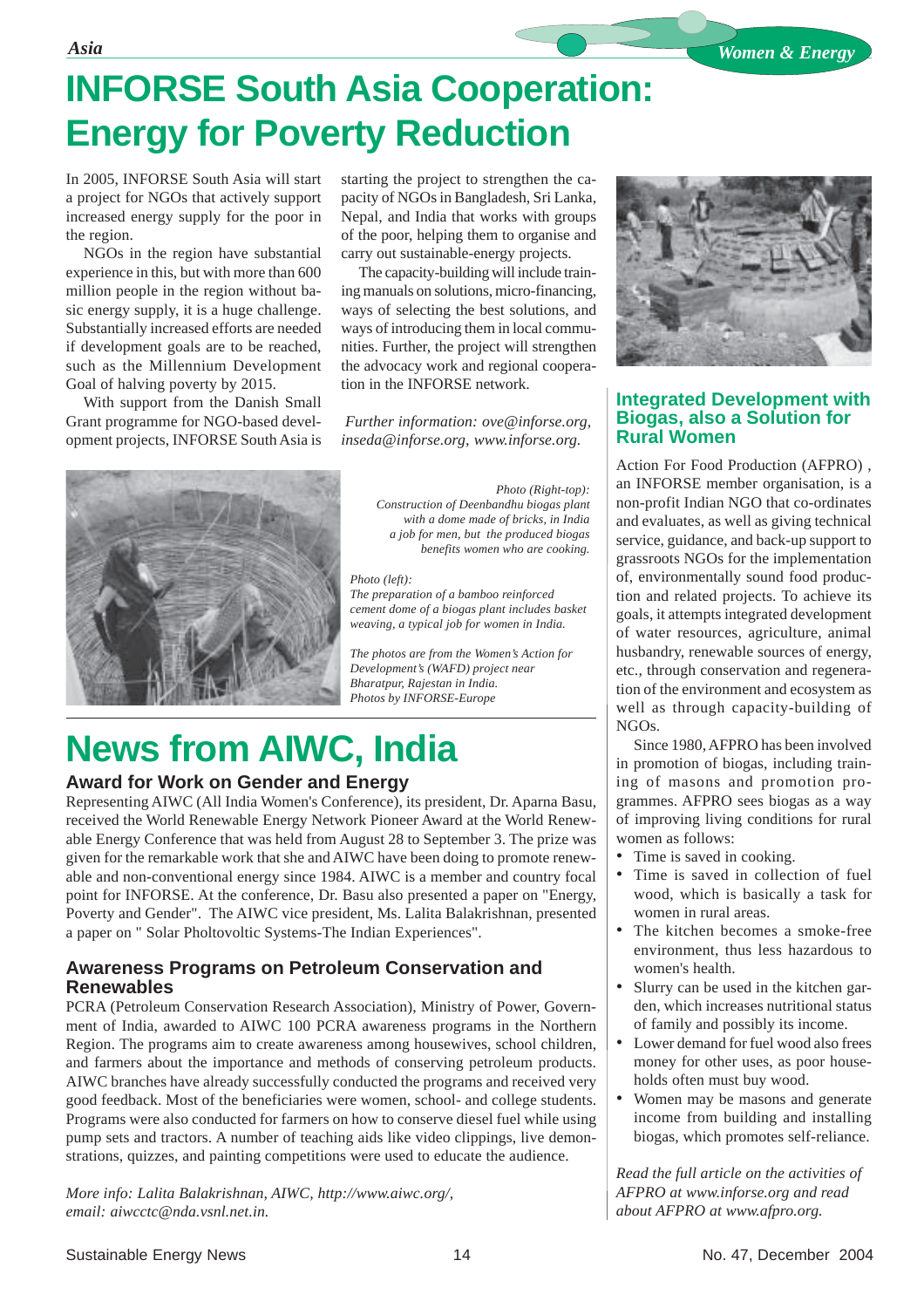### **Publications**



### **Renewable Energy, 3rd Edition**

**Its physics, engineering, environmental impacts, economics & planning** *By Bent Sørensen, professor of physics, Institute of Studies in Mathematics and*

*Physics; Roskilde University, Denmark.* The only rigorous theory and applications book available. Details the significant expansion of the field since the publication of the previous edition.

*2004. ISBN: 0126561532, Hardback 896 pages, Academic Press, £39.99*

*Contact: ELSEVIER B.V PO Box 211, 1000 AE Amsterdam, The Netherlands. Ph: +31 20 4852603, fax: +31 20 485 3745, www.elsevier.com.*

### **Green Power Vision and Strategy for Canada**

The Canadian organisations "Pollution Probe" and Summerhill Group launched a vision for the future development of Canada's electricity sector. It is the result of a series of workshops engaging more than 300 experts on power and renewable energy.

The vision includes targets for "Green Power", which is defined as sustainable use of renewable energy, excluding large hydro. There are targets for each fifth year, ending at 150 TWh in 2025.

The vision also includes increased energy efficiency to change a 50% "business as usual" increase in electricity demand to a small decrease by 2025. The targets can be translated into renewable electricity targets (with large hydro as the EU-targets ) of 70% in 2015, 80% in 2020, and more than 90% in 2025 (current level is about 65%).

*More info at www.pollutionprobe.org/ whatwedo/greenpower/ .*

### **World Habitat Award**

If you have a good scheme or project that provide practical and innovative solutions to current housing needs and problems, you are invited to propose it the World Habitat Award (deadline June 1, 2005). *Read more at www.bshf.org*



**Limits to Growth the 30 year update** *By Donella Meadows, Jorgen Randers,*

*and Dennis Meadows, 2004. Published by Earthscan.*

An update of the situation after 30 years by the authors of the original "Limits to Growth". In this new book they go further in their analysis of scenarios for present and future overconsumption and makes an urgent case for rapid readjustment of the global economy.

In 1972, Limits to Growth shocked the world and forever changed the global agenda. It was translated to 30 languages and it became a best seller in several countries.

*13.49£, 366 pages, 2004 December ISBN: 1-84407-144-8*

*Contact: 8-12 Camden High Street, London, NW1 0JH, UK. Ph: +44 20 73878558, fax: +44 20 7387 8998, earthinfo@earthscan.co.uk, www.earthscan.co.uk.*

### **The Unbelievable World Energy Outlook**

In November 2004, the International Energy Agency (IEA) published their World Energy Outlook (WEO), as they do every second year. IEA describes the WEO as the "most authoritative energy publication".

Unfortunately, its forecasts are hard to believe: the 2004-version foresees in its "business as usual" scenario a 60% increase in world energy demand with 85% of the increase covered by fossil fuels, mainly oil and gas. At the same time, it predicts a decrease of the oil price to 25 US\$/barrel, about 40% lower than today. With the present unstable oil prices caused by smaller uncertainties regarding supply, it is hard to believe that a 60% increase in oil consumption can be combined with a decrease in price. Further, the scenario is based on limited inclusion of environmental costs in decision-making as well as on limited technological progress in renewable energy, just the opposite of what we have seen in the last decade.

All in all, the WEO is probably further from the future than, e.g., INFORSE's visions for sustainable energy. At least, it draws a picture of a very unsustainable future with massive environmental problems combined with increasing fossil-fuel supply risks.

*Read about WEO at www.iea.org and a critical analysis at www.wcre.org.*



### **Sustainable Energy Planning Aalborg University, Denmark**

Combine aspects of engineering, economics and management in a **2-year Master of Science Programme in Environmental Management.**

Gather broad knowledge and understanding of sustainable energy systems, and prepare yourselves for the challenges in planning and implementation of sustainable energy systems.

Aalborg University is located in a region known for global leadership in the development of sustainable energy systems. The right place to study Sustainable Energy Planning.

### **www.energyplanning.aau.dk e-mail: lund@plan.aau.dk**